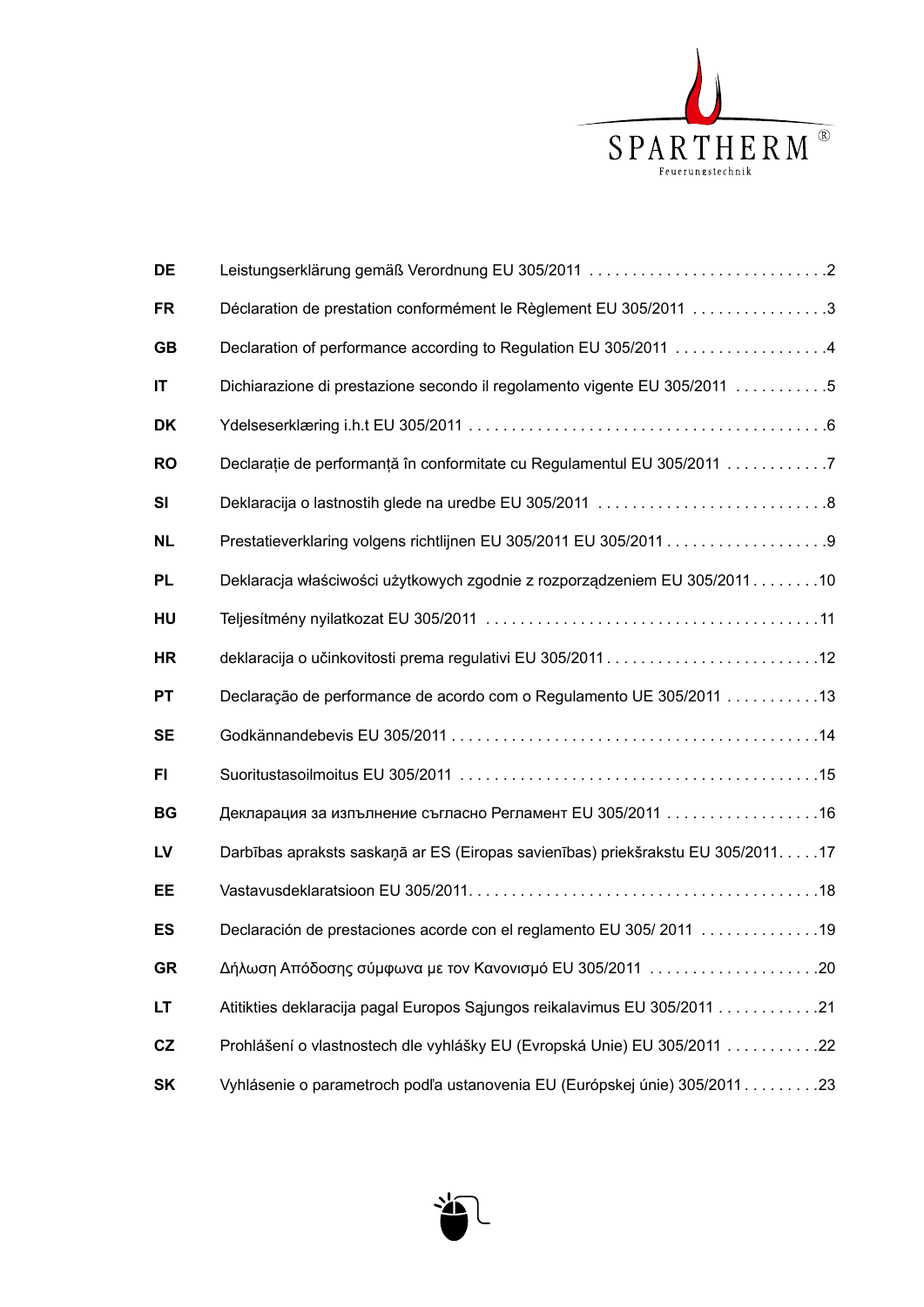

## <span id="page-1-0"></span>**DE Leistungserklärung gemäß Verordnung EU 305/2011**

## **[Piko H2O](DBF_Typ) – 2013 - 01**

| <b>1 Allgemeines</b>                                   |                                                                                                  |
|--------------------------------------------------------|--------------------------------------------------------------------------------------------------|
| Produkt                                                | Piko H <sub>2</sub> O                                                                            |
| Serie                                                  | 12                                                                                               |
| Verwendungszweck                                       | Raumheizer für feste Brennstoffe                                                                 |
| Hersteller                                             | Spartherm Feuerungstechnik GmbH<br>Maschweg 38, D-49324 Melle<br>Deutschland - www.spartherm.com |
| System(e) zur Bewertung der Leistungsbeständigkeit     | 3 & 4                                                                                            |
| Benanntes Prüflabor                                    | bestätigt Erstprüfung nach System 3                                                              |
| Benanntes Prüflabor / Nr.                              | RRF, D-46047 Oberhausen / 1625                                                                   |
| Prüfbericht Nr.                                        | RRF - 40 12 3113                                                                                 |
| Harmonisierte technische Spezifikation                 | EN 13240                                                                                         |
| <b>2 Wesentliche Merkmale</b>                          |                                                                                                  |
| <b>Brandverhalten</b>                                  | A <sub>1</sub>                                                                                   |
| Abstand zu brennbaren Materialien                      | Decke: 50 cm<br>Boden: min. 0 cm<br>hinten: min. 10 cm<br>Seite: min. 10 cm<br>vorne: min. 80 cm |
| Brandgefahr aufgrund Herausfallen von Brennstoff       | erfüllt                                                                                          |
| Emission von Verbrennungsprodukten                     | $CO < 0.1$ %                                                                                     |
| Oberflächentemperatur                                  | erfüllt                                                                                          |
| <b>Elektrische Sicherheit</b>                          | erfüllt                                                                                          |
| Reinigbarkeit                                          | erfüllt                                                                                          |
| Betriebsdruck                                          | 3 bar                                                                                            |
| Abgastemperatur bei Nennwärmeleistung                  | 176°C                                                                                            |
| Mechanische Festigkeit (zum Tragen eines Schornsteins) | ungeprüft                                                                                        |
| Nennwärmeleistung                                      | 7,9 kW                                                                                           |
|                                                        | 4,6 kW                                                                                           |
| Wasserwärmeleistung                                    |                                                                                                  |
| Raumwärmeleistung                                      | 3,3 kW                                                                                           |

Unterzeichnet im Namen des Herstellers

Roho8Q Fake

Geschäftsführer Melle, 01.07.2015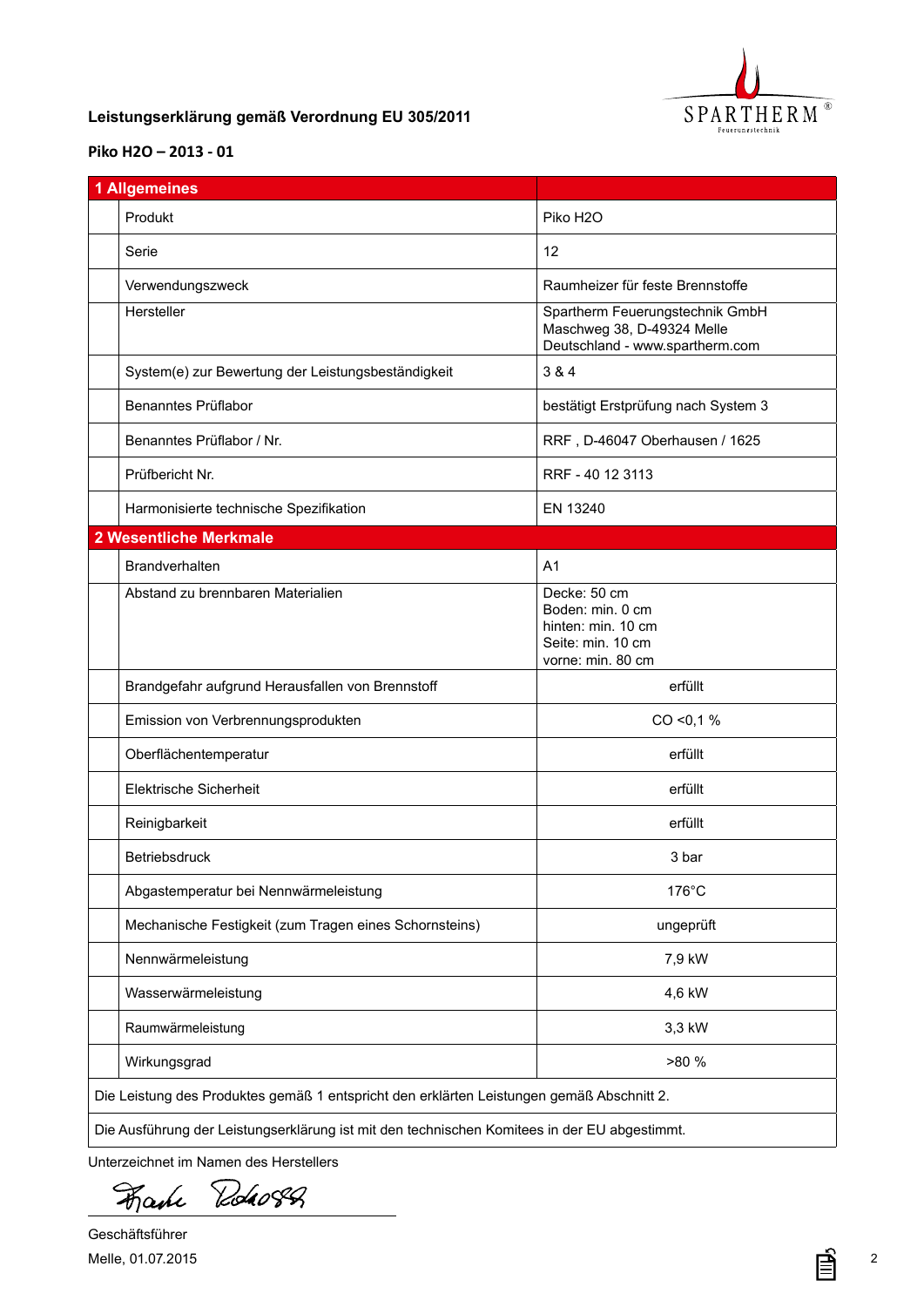

# <span id="page-2-0"></span>**FR Déclaration de prestation conformément le Règlement EU 305/2011**

#### **[Piko H2O](DBF_Typ) – 2013 - 01**

| 1 Général                                                                               |                                                                                                    |  |
|-----------------------------------------------------------------------------------------|----------------------------------------------------------------------------------------------------|--|
| produit                                                                                 | Piko H <sub>2</sub> O                                                                              |  |
| série                                                                                   | 12                                                                                                 |  |
| emploi prévu                                                                            | poêle de faïence pour combustibles solides                                                         |  |
| producteur                                                                              | Spartherm Feuerungstechnik GmbH<br>Maschweg 38, D-49324 Melle<br>Deutschland - www.spartherm.com   |  |
| système(s) pour évaluation de la prestation de produit                                  | 3 & 4                                                                                              |  |
| organisme de d'inspection notifié                                                       | confirme certification type selon système 3                                                        |  |
| organisme de d'inspection notifiè / N°                                                  | RRF, D-46047 Oberhausen / 1625                                                                     |  |
| rapport d'essai de type N°                                                              | RRF - 40 12 3113                                                                                   |  |
| spécification technique harmonisée                                                      | EN 13240                                                                                           |  |
| 2 Caractéristiques essentielles                                                         |                                                                                                    |  |
| résistance au feu                                                                       | A <sub>1</sub>                                                                                     |  |
| espace de sécurité au matériaux combustibles                                            | plafond: 50 cm<br>fond: min. 0 cm<br>arrière: min. 10 cm<br>faces: min. 10 cm<br>avant: min. 80 cm |  |
| Risque d'incendie par débordement de combustible                                        | accompli                                                                                           |  |
| émission de produits de combustion                                                      | CO < 0.1 %                                                                                         |  |
| température de surface                                                                  | accompli                                                                                           |  |
| sécurité électrique                                                                     | accompli                                                                                           |  |
| possibilité de nettoyage                                                                | accompli                                                                                           |  |
| pression opérationnelle                                                                 | 3 bar                                                                                              |  |
| Température de gazes d'échappement à prestation nominale                                | $176^{\circ}$ C                                                                                    |  |
| Résistance mécanique pour supporter une cheminée                                        | non essayé                                                                                         |  |
| prestation thermique                                                                    | 7,9 kW                                                                                             |  |
| Puissance calorifique sur l'eau                                                         | 4,6 kW                                                                                             |  |
| Puissance calorifique rendue dans la pièce                                              | 3,3 kW                                                                                             |  |
| efficacité                                                                              | >80 %                                                                                              |  |
| Les prestations dudit produit (1) est conforme à la caractéristique selon paragraphe 2. |                                                                                                    |  |
| La forme de cette déclaration est conforme à celle du Comité Technique de l'EU.         |                                                                                                    |  |

signé au nom du producteur

Roho82 Fane

Directeur Melle, 01.07.2015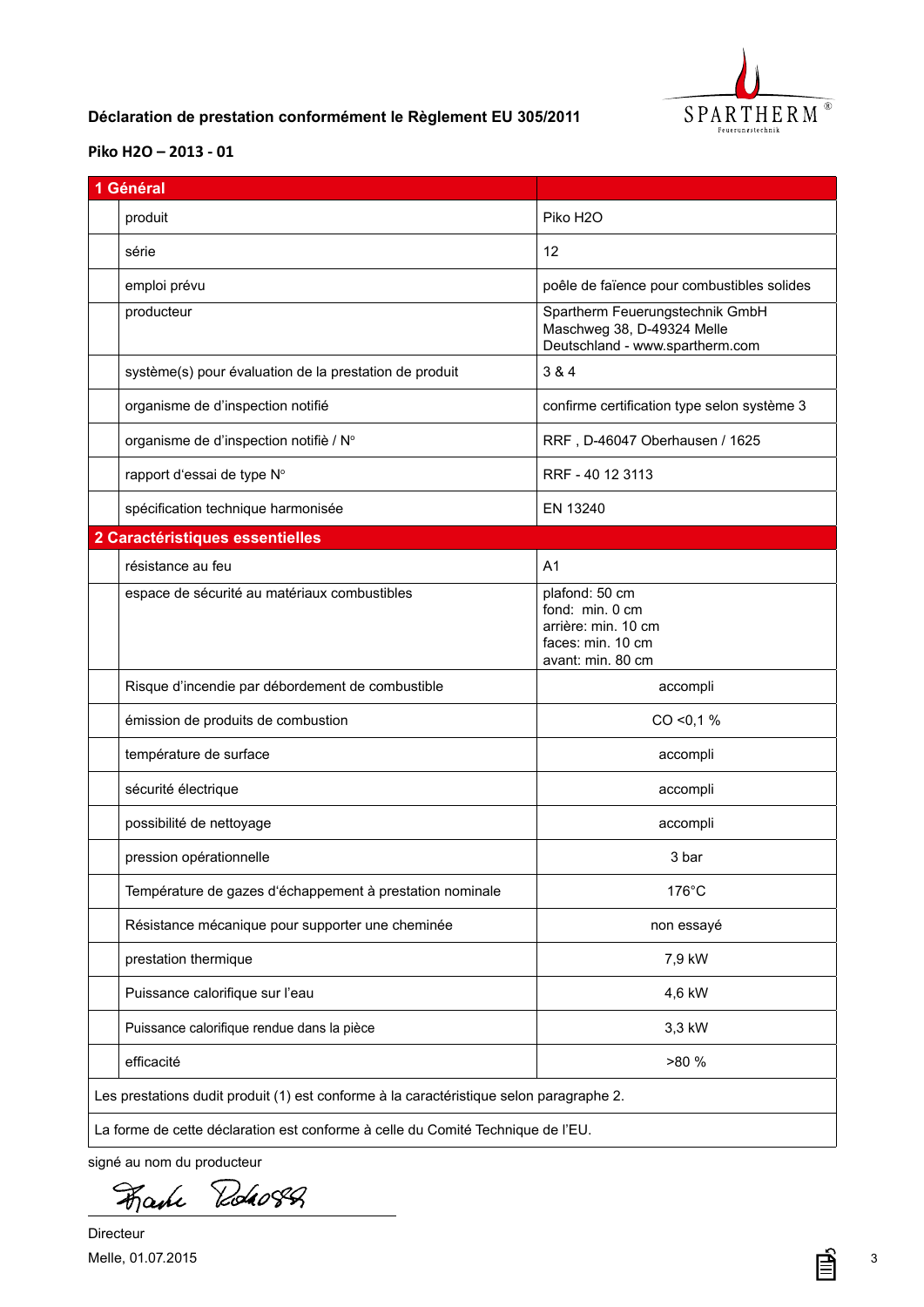

# <span id="page-3-0"></span>**GB Declaration of performance according to Regulation EU 305/2011**

## **[Piko H2O](DBF_Typ) – 2013 - 01**

| 1 General                                                                                                 |                                                                                                  |  |
|-----------------------------------------------------------------------------------------------------------|--------------------------------------------------------------------------------------------------|--|
| product                                                                                                   | Piko H <sub>2</sub> O                                                                            |  |
| series                                                                                                    | 12                                                                                               |  |
| intended use                                                                                              | tiled stove appliance burning solid fuel                                                         |  |
| manufacturer                                                                                              | Spartherm Feuerungstechnik GmbH<br>Maschweg 38, D-49324 Melle<br>Deutschland - www.spartherm.com |  |
| system(s) for verification of constancy of performance                                                    | 3 & 4                                                                                            |  |
| notified laboratory                                                                                       | confirms type test according system 3                                                            |  |
| notified laboratory / notified body no.                                                                   | RRF, D-46047 Oberhausen / 1625                                                                   |  |
| test report No.                                                                                           | RRF - 40 12 3113                                                                                 |  |
| harmonised technical specification                                                                        | EN 13240                                                                                         |  |
| <b>2 Essential characteristics</b>                                                                        |                                                                                                  |  |
| reaction to fire                                                                                          | A <sub>1</sub>                                                                                   |  |
| distance to combustible materials                                                                         | ceiling: 50 cm<br>floor: min. 0 cm<br>rear: min. 10 cm<br>sides: min. 10 cm<br>front: min. 80 cm |  |
| risk of burning fuel falling aot                                                                          | passed                                                                                           |  |
| Emission of combustion products                                                                           | CO < 0.1 %                                                                                       |  |
| surface temperature                                                                                       | passed                                                                                           |  |
| electrical safety                                                                                         | passed                                                                                           |  |
| cleanabilty                                                                                               | passed                                                                                           |  |
| operating pressure                                                                                        | 3 bar                                                                                            |  |
| flue gas temperature at nominal heat output                                                               | 176°C                                                                                            |  |
| mechanical resistance to support a chimney/flue                                                           | untested                                                                                         |  |
| nominal heat output                                                                                       | 7,9 kW                                                                                           |  |
| water heating capacity                                                                                    | 4,6 kW                                                                                           |  |
| room heating capacity                                                                                     | 3,3 kW                                                                                           |  |
| efficiency                                                                                                | >80 %                                                                                            |  |
| The performance of the product identified under 1 is in conformity with characteristics declared under 2. |                                                                                                  |  |
| The design of this declaration of performance is in accordance with the technical committees.             |                                                                                                  |  |

signed on behalf of the manufacturer

Roho8A Fake

ª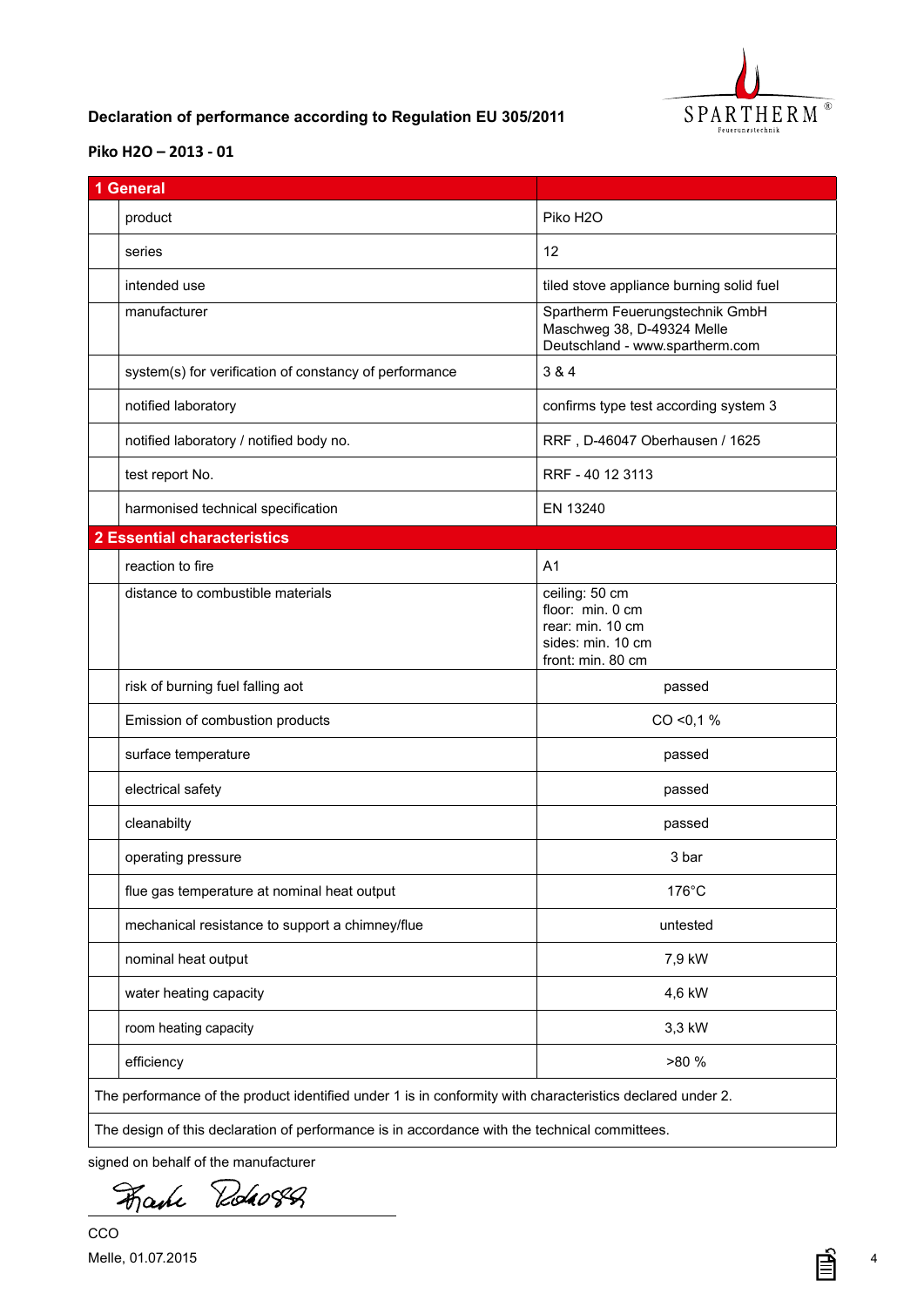

# <span id="page-4-0"></span>**IT Dichiarazione di prestazione secondo il regolamento vigente EU 305/2011**

### **[Piko H2O](DBF_Typ) – 2013 - 01**

| 1 Generale                                                                               |                                                                                                                   |  |
|------------------------------------------------------------------------------------------|-------------------------------------------------------------------------------------------------------------------|--|
| Prodotto                                                                                 | Piko H <sub>2</sub> O                                                                                             |  |
| Serie                                                                                    | 12                                                                                                                |  |
| Tipologia                                                                                | stufa di maiolica a combustibili solidi                                                                           |  |
| Produttore                                                                               | Spartherm Feuerungstechnik GmbH<br>Maschweg 38, D-49324 Melle<br>Deutschland - www.spartherm.com                  |  |
| Sistema (i) di valutazione per la costanza della prestazione                             | 3 & 4                                                                                                             |  |
| Laboratorio denominato                                                                   | Prima revisione secondo il sistema 3                                                                              |  |
| Laboratorio denominato / Nr.                                                             | RRF, D-46047 Oberhausen / 1625                                                                                    |  |
| Rapporto di controllo                                                                    | RRF - 40 12 3113                                                                                                  |  |
| specifica tecnica armonizzata                                                            | EN 13240                                                                                                          |  |
| 2 Caratteristiche essenziali                                                             |                                                                                                                   |  |
| Reazione al fuoco                                                                        | A <sub>1</sub>                                                                                                    |  |
| Distanza da materiali infiammabili                                                       | soffitto: 50 cm<br>pavimento: min. 0 cm<br>parte posteriore: min. 10 cm<br>lato: min. 10 cm<br>fronte: min. 80 cm |  |
| Pericolo d'incendio a causa della caduta di materiale combustibile                       | adempiuto                                                                                                         |  |
| emissione dei prodotti combustibili                                                      | $CO < 0.1$ %                                                                                                      |  |
| temperatura della superfice                                                              | adempiuto                                                                                                         |  |
| Sicurezza elettrica                                                                      | adempiuto                                                                                                         |  |
| pulibilità                                                                               | adempiuto                                                                                                         |  |
| Pressione di esercizio                                                                   | 3 bar                                                                                                             |  |
| Temperatura gas di scarico alla potenza nominale                                         | $176^{\circ}$ C                                                                                                   |  |
| resistenza meccanica (per sostenere una canna fumaria)                                   | non esaminato                                                                                                     |  |
| Potenza termica nominale                                                                 | 7,9 kW                                                                                                            |  |
| Potenza termica all' acqua                                                               | 4,6 kW                                                                                                            |  |
| Potenza termica all'ambiente                                                             | 3,3 kW                                                                                                            |  |
| rendimento                                                                               | >80 %                                                                                                             |  |
| Le prestazioni del prodotto 1 corrispondono alle prestazioni dichiarate nella sezione 2. |                                                                                                                   |  |
| Dichiarazione di prestazione conforme a quanto richiesto dai comitati tecnici dell'UE.   |                                                                                                                   |  |

Firmato a nome del produttore

Roho8A Fake

direttore amministrativo Melle, 01.07.2015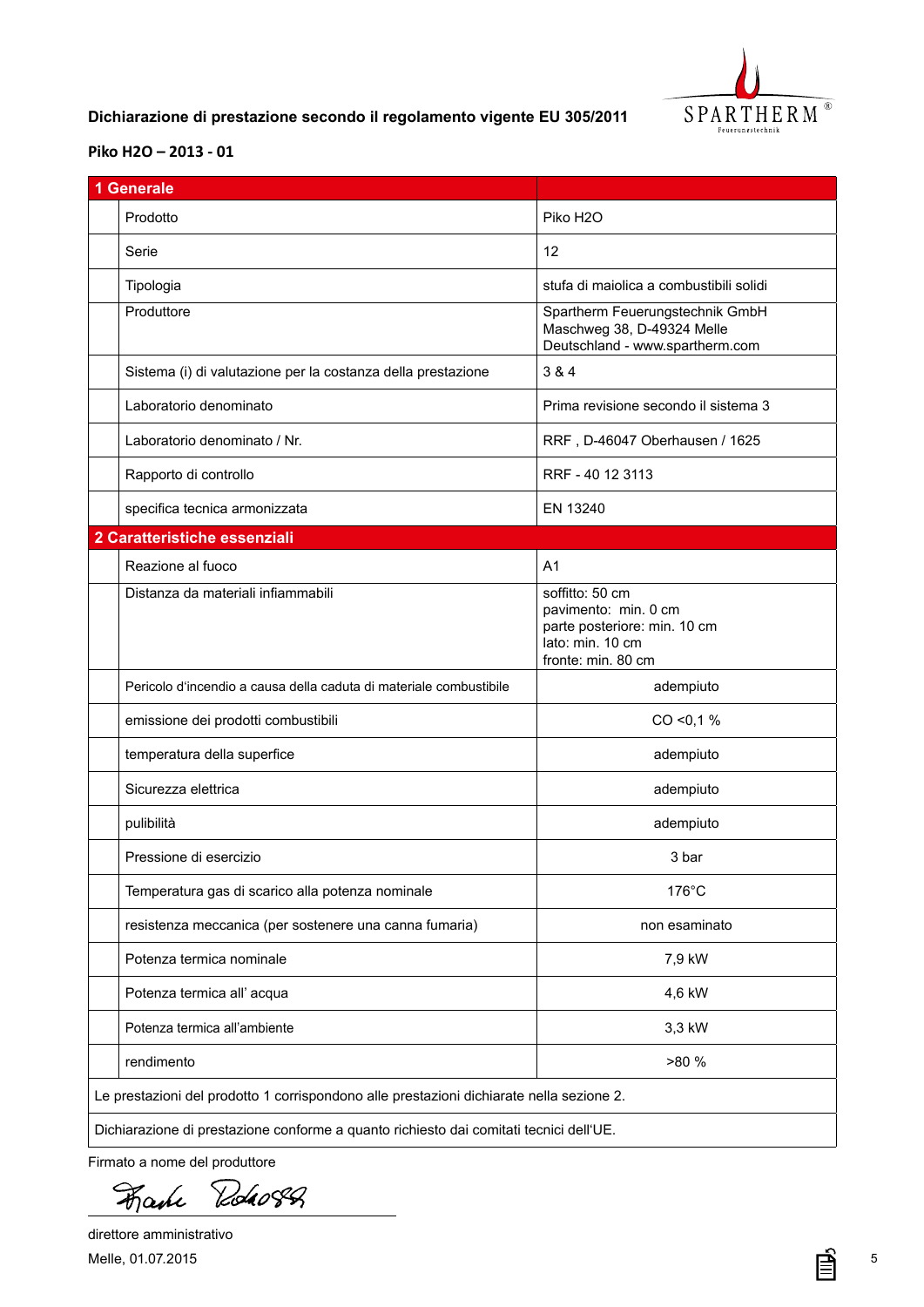

## <span id="page-5-0"></span>**DK Ydelseserklæring i.h.t EU 305/2011**

## **[Piko H2O](DBF_Typ) – 2013 - 01**

| 1 genrelt                                                                      |                                                                                                  |  |
|--------------------------------------------------------------------------------|--------------------------------------------------------------------------------------------------|--|
| produkt                                                                        | Piko H <sub>2</sub> O                                                                            |  |
| Serie                                                                          | 12                                                                                               |  |
| anvendelse                                                                     | Brændeovn til træfyring                                                                          |  |
| Producent                                                                      | Spartherm Feuerungstechnik GmbH<br>Maschweg 38, D-49324 Melle<br>Deutschland - www.spartherm.com |  |
| System til vurdering af ydelsesbestandigheden                                  | 3 & 4                                                                                            |  |
| Afprøvningssted                                                                | System 3 afprøvning                                                                              |  |
| Afprøningssted Nr.                                                             | RRF, D-46047 Oberhausen / 1625                                                                   |  |
| Prøvningsrapport                                                               | RRF - 40 12 3113                                                                                 |  |
| Harmoniseret tekisk specifikation                                              | EN 13240                                                                                         |  |
| 2 Væsentligt karakter                                                          |                                                                                                  |  |
| brændforhold                                                                   | A <sub>1</sub>                                                                                   |  |
| Afstand til brandbare materialer                                               | Loft: 50 cm<br>Gulv: min. 0 cm<br>Bag: min. 10 cm<br>Side: min. 10 cm<br>foran: min. 80 cm       |  |
| Brandfare p.g.a ufald af træ                                                   | opfylder                                                                                         |  |
| Emission af forbrændingsprodukter                                              | $CO < 0.1$ %                                                                                     |  |
| overfaldetempratur                                                             | opfylder                                                                                         |  |
| Elektrisk sikkerhed                                                            | opfylder                                                                                         |  |
| renlighed                                                                      | opfylder                                                                                         |  |
| driftstryk                                                                     | 3 bar                                                                                            |  |
| Afgastempratur ved Nominel ydelse                                              | $176^{\circ}$ C                                                                                  |  |
| Mekanisk bæreevne                                                              | Ikke afprøvet                                                                                    |  |
| nominelydelse                                                                  | 7,9 kW                                                                                           |  |
| Nominel vandydelse                                                             | 4,6 kW                                                                                           |  |
| Rumvarmeydelse                                                                 | 3,3 kW                                                                                           |  |
| virkningsgrad                                                                  | >80 %                                                                                            |  |
| Der er overenstemmelse mellem Ydelserne I afsnit 1 og 2.                       |                                                                                                  |  |
| Udarbejdelsen af Ydelseserkläringen er Afstemmt med den tekniske Komitee I Eu. |                                                                                                  |  |

På vegne af Prosucent

Fache Robert

Direktør Melle, 01.07.2015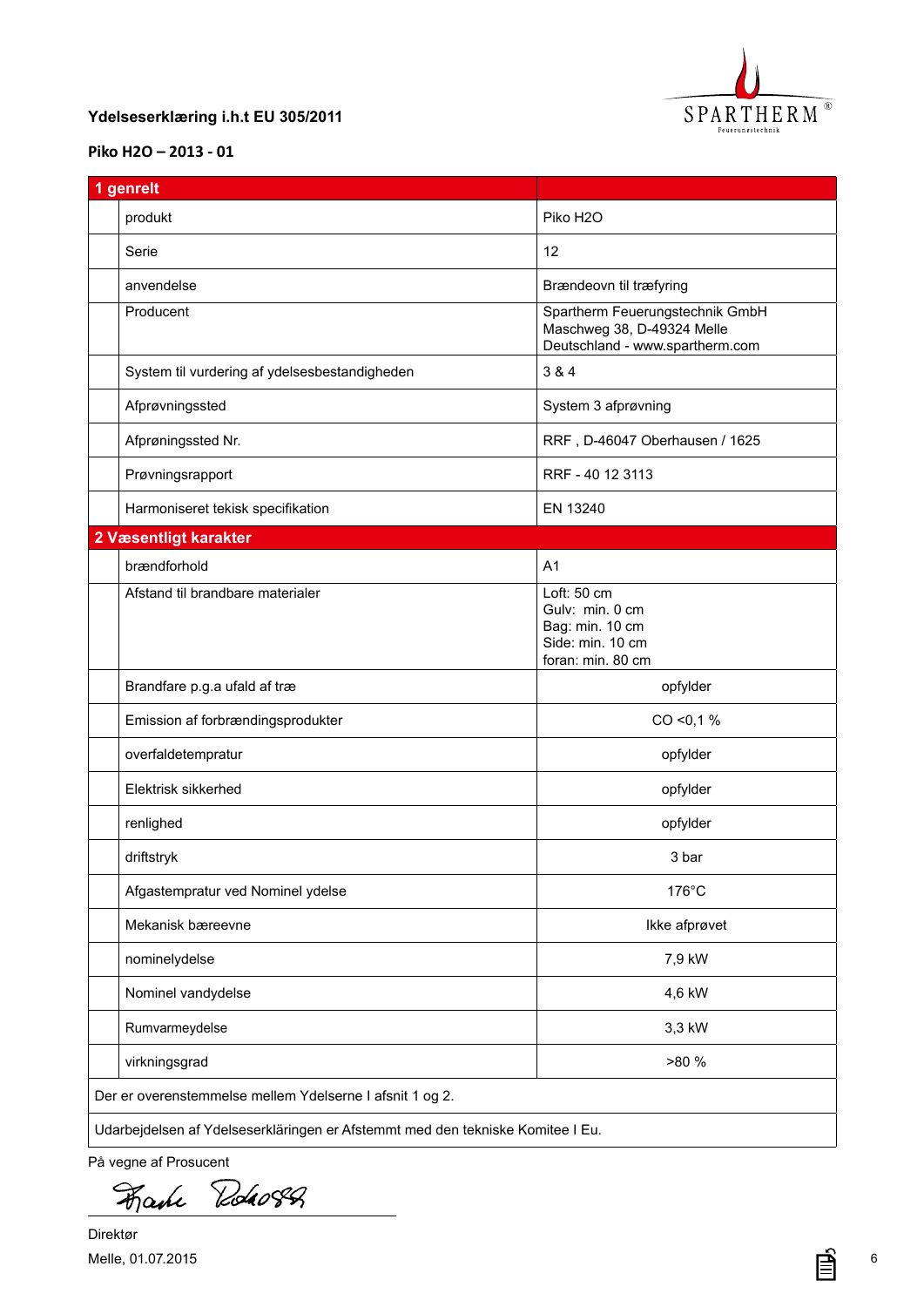

# <span id="page-6-0"></span>**RO Declarație de performanță în conformitate cu Regulamentul EU 305/2011**

### **[Piko H2O](DBF_Typ) – 2013 - 01**

| 1 Generalități                                                                                    |                                                                                                       |
|---------------------------------------------------------------------------------------------------|-------------------------------------------------------------------------------------------------------|
| Produs                                                                                            | Piko H <sub>2</sub> O                                                                                 |
| Seria                                                                                             | 12                                                                                                    |
| Scopul utilizării                                                                                 | Sistem de încălzire încăpere pe combustibil solid                                                     |
| Producător                                                                                        | Spartherm Feuerungstechnik GmbH<br>Maschweg 38, D-49324 Melle<br>Deutschland - www.spartherm.com      |
| Sistem(e) pentru evaluarea stabilității performanței                                              | 3 & 4                                                                                                 |
| Laborator de verificare denumit                                                                   | Evaluare initial a sistemului 3                                                                       |
| Laborator de verificare denumit / Nr. laboratorului de verificare                                 | RRF, D-46047 Oberhausen / 1625                                                                        |
| Raport de verificare nr.                                                                          | RRF - 40 12 3113                                                                                      |
| Specificații tehnice armonizate                                                                   | EN 13240                                                                                              |
| 2 Caracteristici fundamentale                                                                     |                                                                                                       |
| Comportamentul la foc                                                                             | A <sub>1</sub>                                                                                        |
| Distanța până la materialele combustibile                                                         | Tavan: 50 cm<br>Pardoseală: min. 0 cm<br>spate: min. 10 cm<br>lateral: min. 10 cm<br>față: min. 80 cm |
| Pericol de incendiu din cauza căderea de combustibil                                              | îndeplinit                                                                                            |
| Emisii de produse de ardere                                                                       | CO < 0.1 %                                                                                            |
| Temperatura la suprafață                                                                          | îndeplinit                                                                                            |
| Siguranță electrică                                                                               | îndeplinit                                                                                            |
| Posibilitate de curățare                                                                          | îndeplinit                                                                                            |
| Presiune de lucru                                                                                 | 3 bar                                                                                                 |
| Temperatura gazului de evacuare la capacitatea nominală de încălzire                              | $176^{\circ}$ C                                                                                       |
| Rezistență mecanică (pentru purtarea unui coș de fum)                                             | netestat                                                                                              |
| Capacitate nominală de încălzire                                                                  | 7,9 kW                                                                                                |
| Capacitate de încălzire a apei                                                                    | 4,6 kW                                                                                                |
| Capacitate de încălzire a încăperii                                                               | 3,3 kW                                                                                                |
| Grad de eficiență                                                                                 | >80 %                                                                                                 |
| Performanța produsului conform 1 corespunde performanțelor declarate conform paragrafului 2.      |                                                                                                       |
| Executarea declarației de performanță trebuie să fie în concordanță cu comitetele tehnice din UE. |                                                                                                       |

Semnat în numele producătorului

Roho8A Fake

Administrator Melle, 01.07.2015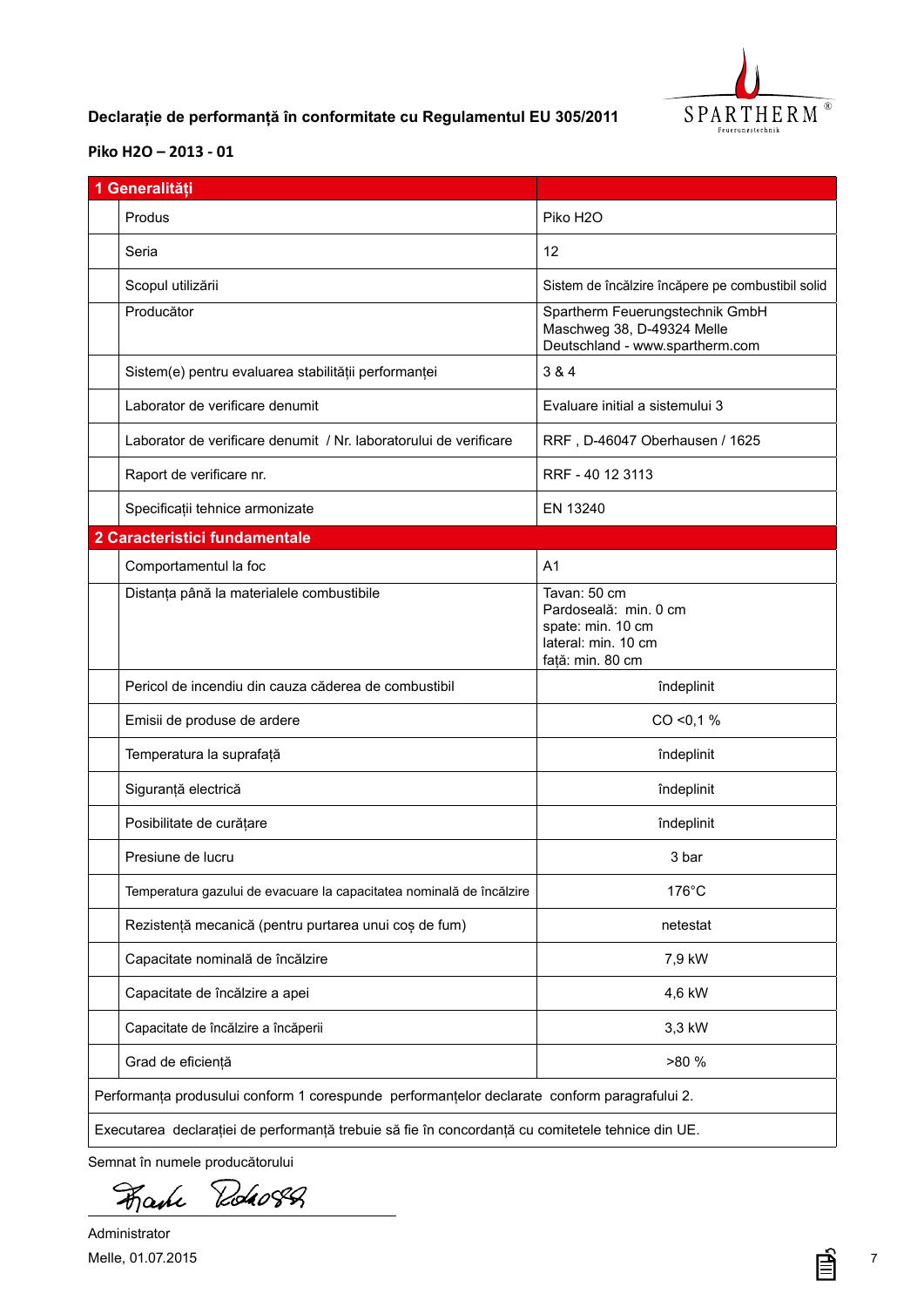

## <span id="page-7-0"></span>**SI Deklaracija o lastnostih glede na uredbe EU 305/2011**

## **[Piko H2O](DBF_Typ) – 2013 - 01**

| 1 Splošno                                                                    |                                                                                                  |  |
|------------------------------------------------------------------------------|--------------------------------------------------------------------------------------------------|--|
| <b>izdelek</b>                                                               | Piko H <sub>2</sub> O                                                                            |  |
| serija                                                                       | 12                                                                                               |  |
| namen uporabe                                                                | cserépkályha na trda goriva                                                                      |  |
| proizvajalec                                                                 | Spartherm Feuerungstechnik GmbH<br>Maschweg 38, D-49324 Melle<br>Deutschland - www.spartherm.com |  |
| sistem(i) za preverjanje trajnosti delovanja                                 | 3 & 4                                                                                            |  |
| imenovani laboratorij                                                        | prvo testiranje po sistemu 3                                                                     |  |
| imenovani laboratorij / št.                                                  | RRF, D-46047 Oberhausen / 1625                                                                   |  |
| poročilo testiranja št.                                                      | RRF - 40 12 3113                                                                                 |  |
| harmonizirana tehnična specifikacija                                         | EN 13240                                                                                         |  |
| 2 Pomembne značilnosti                                                       |                                                                                                  |  |
| rekacija na ogenj                                                            | A <sub>1</sub>                                                                                   |  |
| odmik od gorljivih materialov                                                | strop: 50 cm<br>tla: min. 0 cm<br>zadaj: min. 10 cm<br>stran: min. 10 cm<br>spredaj: min. 80 cm  |  |
| nevarnost požara zaradi izpada goriva                                        | izpolnjeno                                                                                       |  |
| emisije produktov zgorevanja                                                 | $CO < 0.1$ %                                                                                     |  |
| površinska temperatura                                                       | izpolnjeno                                                                                       |  |
| električna varnost                                                           | izpolnjeno                                                                                       |  |
| možnost čiščenja                                                             | izpolnjeno                                                                                       |  |
| delovni tlak                                                                 | 3 bar                                                                                            |  |
| temperatura dimnih plinov pri nazivni toplotni moči                          | 176°C                                                                                            |  |
| Mmehanska trdnost za podporo dimnika/dimovoda                                | nepreizkušen                                                                                     |  |
| nazivna toplotna moč                                                         | 7,9 kW                                                                                           |  |
| toplotna moč prenešena na vodo                                               | 4,6 kW                                                                                           |  |
| toplotna moč oddana v prostor                                                | 3,3 kW                                                                                           |  |
| izkoristek                                                                   | >80 %                                                                                            |  |
| Delovanje izdelka v skladu z 1 ustreza opisu delovanja izdelka v razdelku 2. |                                                                                                  |  |
| različica deklaracije o lastostih je usklajena s tehničnim komitejem EU.     |                                                                                                  |  |

podpisano v imenu proizvajalca

Rodao82 Fake

Direktor Melle, 01.07.2015

≣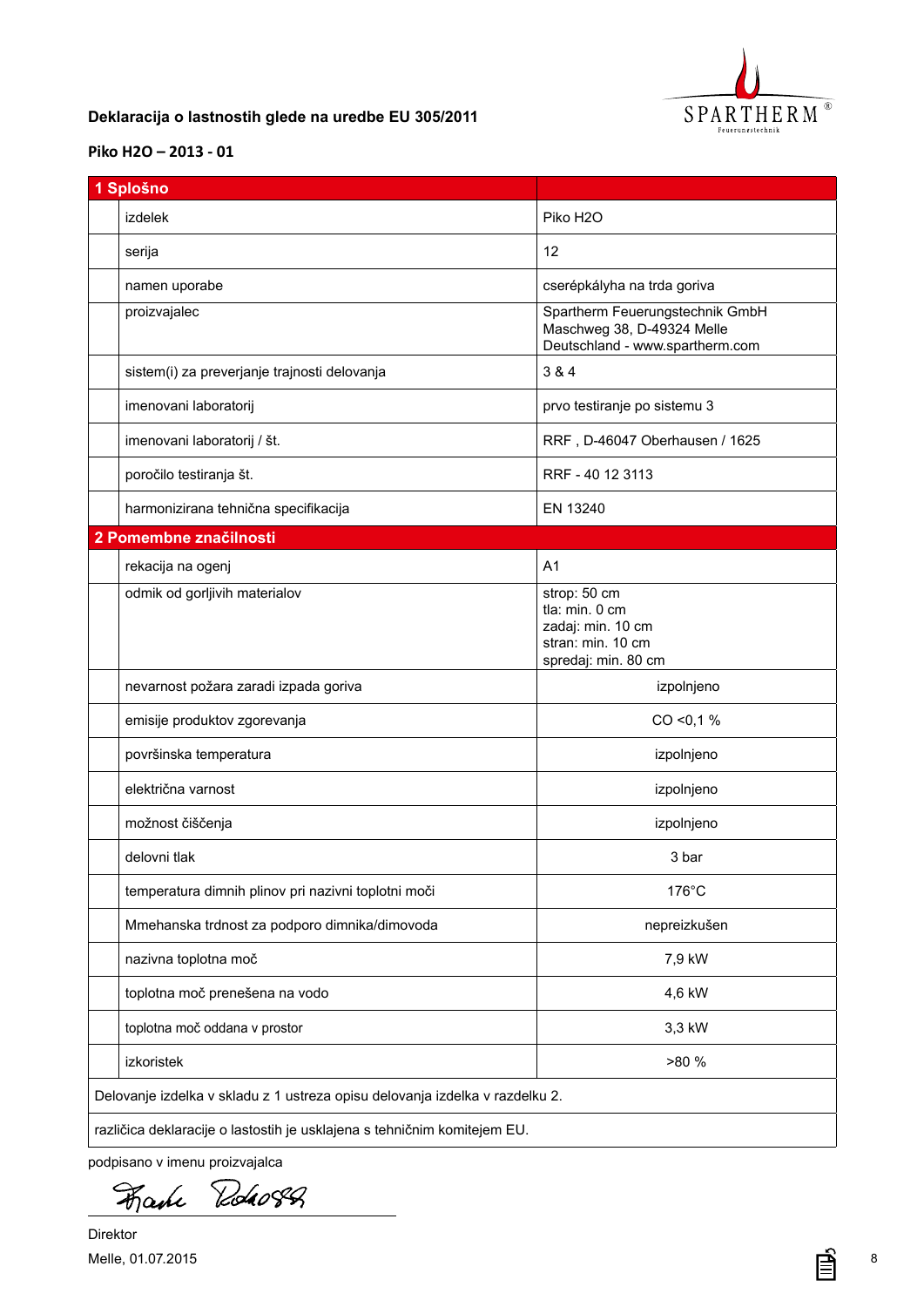

## <span id="page-8-0"></span>**NL Prestatieverklaring volgens richtlijnen EU 305/2011 EU 305/2011**

#### **[Piko H2O](DBF_Typ) – 2013 - 01**

| 1 Algemeen                                                                     |                                                                                                     |
|--------------------------------------------------------------------------------|-----------------------------------------------------------------------------------------------------|
| Product                                                                        | Piko H <sub>2</sub> O                                                                               |
| Serie                                                                          | 12                                                                                                  |
| beoogd gebruik                                                                 | Haardkachel voor vaste brandstoffen                                                                 |
| Fabrikant                                                                      | Spartherm Feuerungstechnik GmbH<br>Maschweg 38, D-49324 Melle<br>Deutschland - www.spartherm.com    |
| Systeem voor prestatie continuïteit                                            | 3 & 4                                                                                               |
| Keurings instantie                                                             | Bevestiging type test volgens system 3                                                              |
| Keurings instantie nr.                                                         | RRF, D-46047 Oberhausen / 1625                                                                      |
| testrapport nr.                                                                | RRF - 40 12 3113                                                                                    |
| geharmoniseerde technische specificatie                                        | EN 13240                                                                                            |
| 2 Essentiële eigenschappen                                                     |                                                                                                     |
| vuur bestendigheid                                                             | A <sub>1</sub>                                                                                      |
| Afstand tot brandbare materialen                                               | plafond: 50 cm<br>vloer: min. 0 cm<br>achter: min. 10 cm<br>zijkant: min. 10 cm<br>voor: min. 80 cm |
| Brandgevaar door uitvallende brandstoffen                                      | akkoord                                                                                             |
| Emissie verbrandingsproducten                                                  | $CO < 0.1$ %                                                                                        |
| oppervlakte temperatuur                                                        | akkoord                                                                                             |
| elektrische veiligheid                                                         | akkoord                                                                                             |
| mogelijkheid tot reinigen                                                      | akkoord                                                                                             |
| bedrijfs druk                                                                  | 3 bar                                                                                               |
| rookgastemperatuur bij nominaal vermogen                                       | 176°C                                                                                               |
| Mechanische sterkte (voor het dragen van een schoorsteen)                      | niet getest                                                                                         |
| nominaal vermogen                                                              | 7,9 kW                                                                                              |
| capaciteit waterzijdig                                                         | 4,6 kW                                                                                              |
| verwarmingscapaciteit                                                          | 3,3 kW                                                                                              |
| rendement                                                                      | >80 %                                                                                               |
| De product prestatie (zie 1) is conform de aangegeven prestaties uit sectie 2. |                                                                                                     |

getekend namens de producent

Roho8Q Hame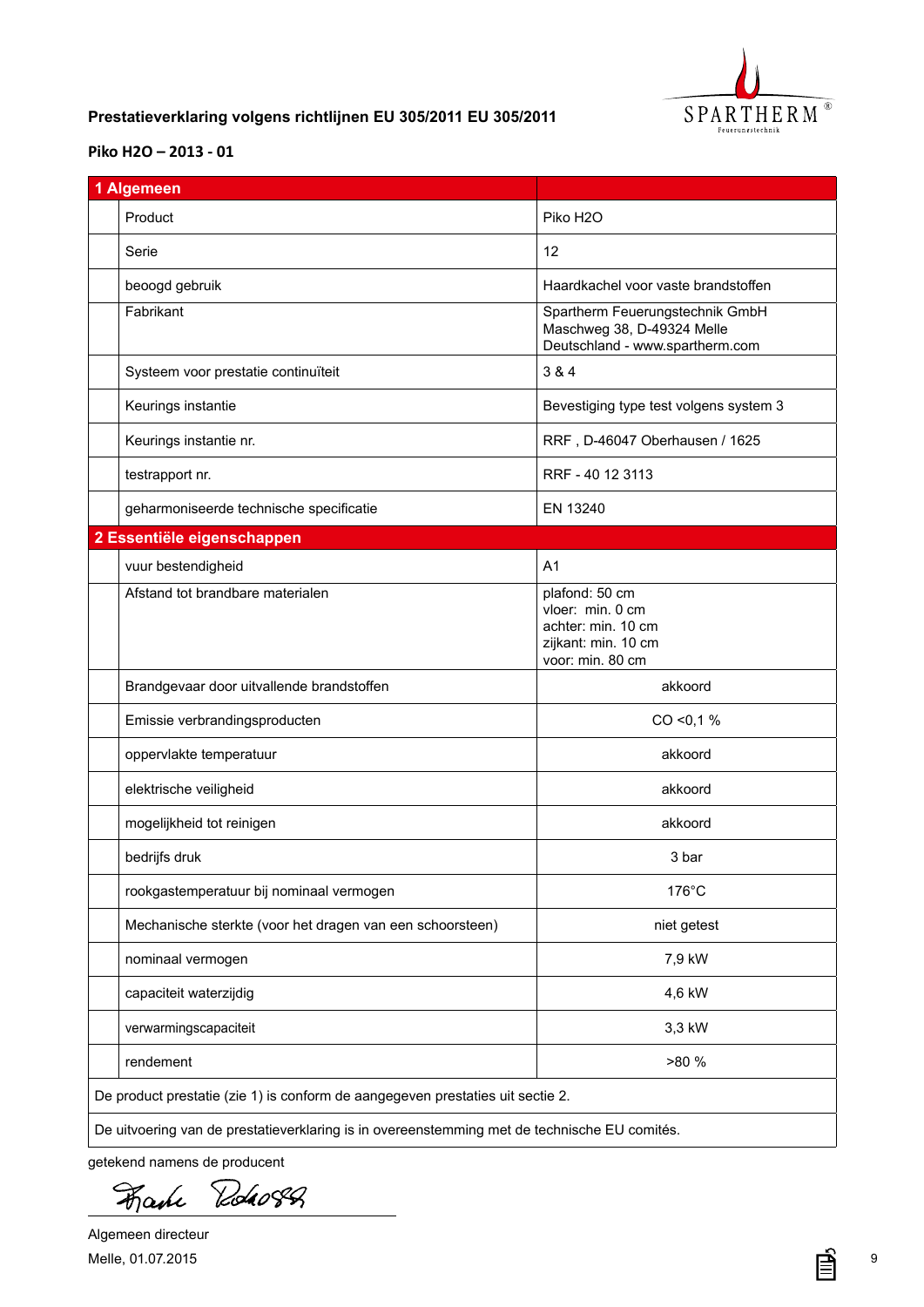

# <span id="page-9-0"></span>**PL Deklaracja właściwości użytkowych zgodnie z rozporządzeniem EU 305/2011**

## **[Piko H2O](DBF_Typ) – 2013 - 01**

| 1 Ogólne                                                                                    |                                                                                                         |  |
|---------------------------------------------------------------------------------------------|---------------------------------------------------------------------------------------------------------|--|
| produkt                                                                                     | Piko H <sub>2</sub> O                                                                                   |  |
| seria                                                                                       | 12                                                                                                      |  |
| przeznaczenie                                                                               | piec kaflowy na paliwo stałe                                                                            |  |
| producent                                                                                   | Spartherm Feuerungstechnik GmbH<br>Maschweg 38, D-49324 Melle<br>Deutschland - www.spartherm.com        |  |
| do ocena stałości mocy                                                                      | 3 & 4                                                                                                   |  |
| laboratorium doświadczalne                                                                  | wstępne badanie według systemu 3                                                                        |  |
| laboratorium doświadczalne / Nie.                                                           | RRF, D-46047 Oberhausen / 1625                                                                          |  |
| Sprawozdanie z badań nr                                                                     | RRF - 40 12 3113                                                                                        |  |
| powiązana specyfikacja techniczna                                                           | EN 13240                                                                                                |  |
| 2 Główne cechy                                                                              |                                                                                                         |  |
| reakcja na ogień                                                                            | A <sub>1</sub>                                                                                          |  |
| odległość od materiałów palnych                                                             | sufit: 50 cm<br>podłoga : min. 0 cm<br>z tyłu: min. 10 cm<br>z boku: min. 10 cm<br>z przodu: min. 80 cm |  |
| ryzyko spalania paliwa spada oot                                                            | spełniony                                                                                               |  |
| emisja produktów spalania                                                                   | CO < 0.1 %                                                                                              |  |
| temperatura na powierzchni                                                                  | spełniony                                                                                               |  |
| bezpieczeństwo elektryczne                                                                  | spełniony                                                                                               |  |
| utrzymywanie w czystości                                                                    | spełniony                                                                                               |  |
| ciśnienie robocze                                                                           | 3 bar                                                                                                   |  |
| zemperatura spalin przy mocy znamionowej                                                    | 176°C                                                                                                   |  |
| wytrzymałość mechaniczna (do przenoszenia komina)                                           | nie testowano                                                                                           |  |
| nominalna moc cieplna                                                                       | 7,9 kW                                                                                                  |  |
| moc cieplna wody                                                                            | 4,6 kW                                                                                                  |  |
| moc grzewcza w pomieszczeniu                                                                | 3,3 kW                                                                                                  |  |
| sprawność                                                                                   | >80 %                                                                                                   |  |
| Wydajność produktu 1 odpowiada deklarowanym właściwością, o których mowa w pkt 2.           |                                                                                                         |  |
| Wykonanie deklaracji właściwości użytkowych jest uzgodnione z komitetami technicznymi w UE. |                                                                                                         |  |

Podpisano w imieniu producenta

Roho8Q Hame

Dyrektor zarządzający Melle, 01.07.2015

≣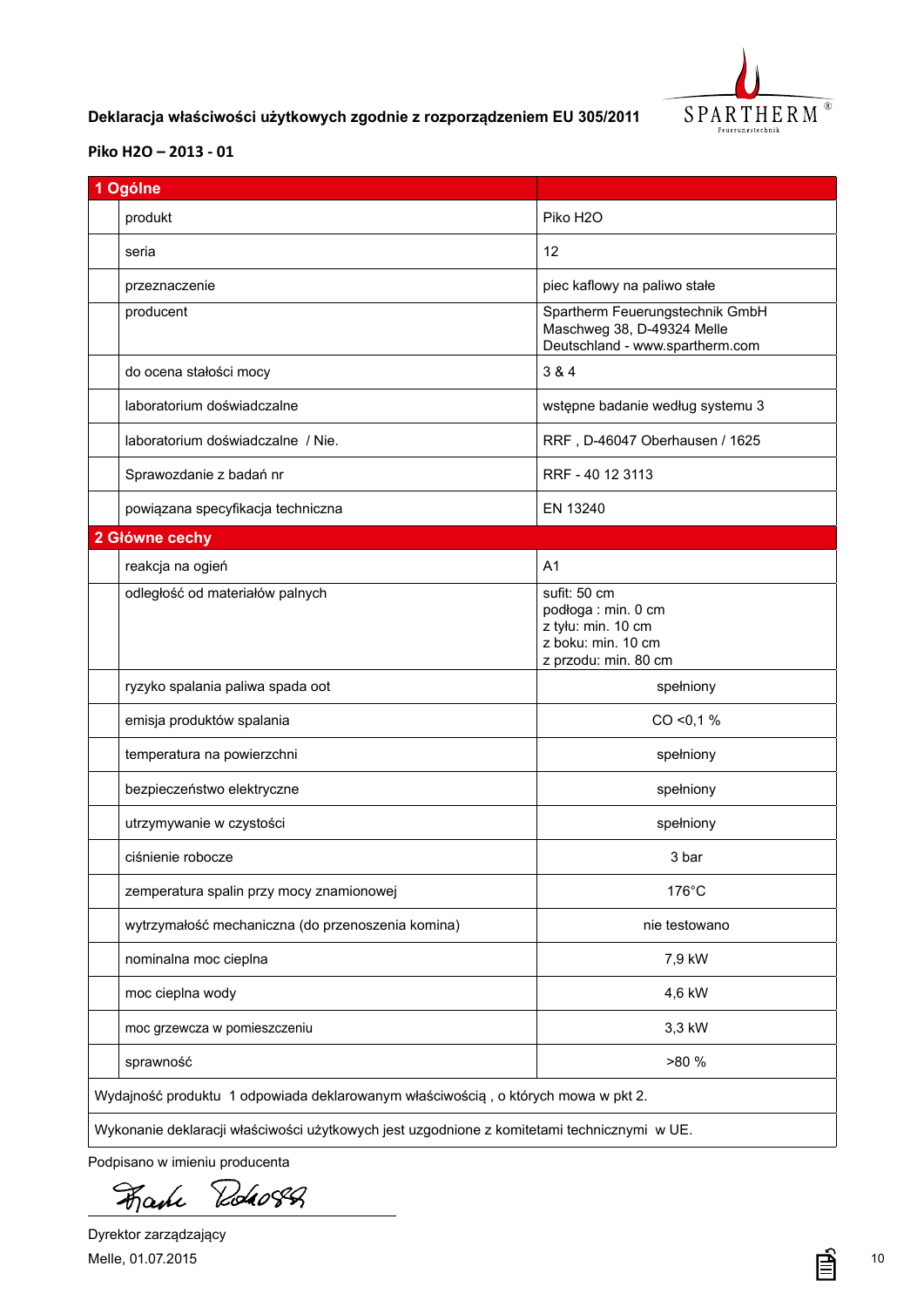

## <span id="page-10-0"></span>**HU Teljesítmény nyilatkozat EU 305/2011**

## **[Piko H2O](DBF_Typ) – 2013 - 01**

| 1 Általános                                             |                                                                                                  |  |  |
|---------------------------------------------------------|--------------------------------------------------------------------------------------------------|--|--|
| termék                                                  | Piko H <sub>2</sub> O                                                                            |  |  |
| sorozat                                                 | 12                                                                                               |  |  |
| felhasználási cél                                       | cserépkályha kandallóbetét                                                                       |  |  |
| gyártó                                                  | Spartherm Feuerungstechnik GmbH<br>Maschweg 38, D-49324 Melle<br>Deutschland - www.spartherm.com |  |  |
| A teljesítmény értékelése és állandóságának ellenőrzése | 3 & 4                                                                                            |  |  |
| tanúsító intézet                                        | alkalmazott ellenőrzési rendszer 3                                                               |  |  |
| tanúsító intézet / sorszáma                             | RRF, D-46047 Oberhausen / 1625                                                                   |  |  |
| vizsgálati jelentés száma                               | RRF - 40 12 3113                                                                                 |  |  |
| harmonizált műszaki előírás                             | EN 13240                                                                                         |  |  |
| 2 lényeges műszaki tulajdonságok                        |                                                                                                  |  |  |
| tűzállóság                                              | A <sub>1</sub>                                                                                   |  |  |
| távolság éghető anyagoktól                              | plafon: 50 cm<br>padló: min. 0 cm<br>hátul: min. 10 cm<br>oldal: min. 10 cm<br>elöl: min. 80 cm  |  |  |
| parázs kihullásának veszélye a tűztérből                | megfelel                                                                                         |  |  |
| emissziós értékek                                       | CO < 0.1 %                                                                                       |  |  |
| felületi hőmérséklet                                    | megfelel                                                                                         |  |  |
| elektromos biztonság                                    | megfelel                                                                                         |  |  |
| tisztíthatóság                                          | megfelel                                                                                         |  |  |
| üzemi nyomás                                            | 3 bar                                                                                            |  |  |
| kilépő füstgázhőmérséklet névleges teljesítmény esetén  | 176°C                                                                                            |  |  |
| mechanikai szilárdság (kémény talapzataként)            | nincs vizsgálva                                                                                  |  |  |
| névleges teljesítmény                                   | 7,9 kW                                                                                           |  |  |
| víz oldali teljesítmény                                 | 4,6 kW                                                                                           |  |  |
| levegő oldali teljesítmény                              | 3,3 kW                                                                                           |  |  |
| hatásfok                                                | >80 %                                                                                            |  |  |
|                                                         | az 1 pontban megnevezett termék tulajdonsága megfelel a 2 pontban megállapított tulajdonságoknak |  |  |

a gyártó aláírása<br>Hama Roho 88

ügyvezető Melle, 01.07.2015

亯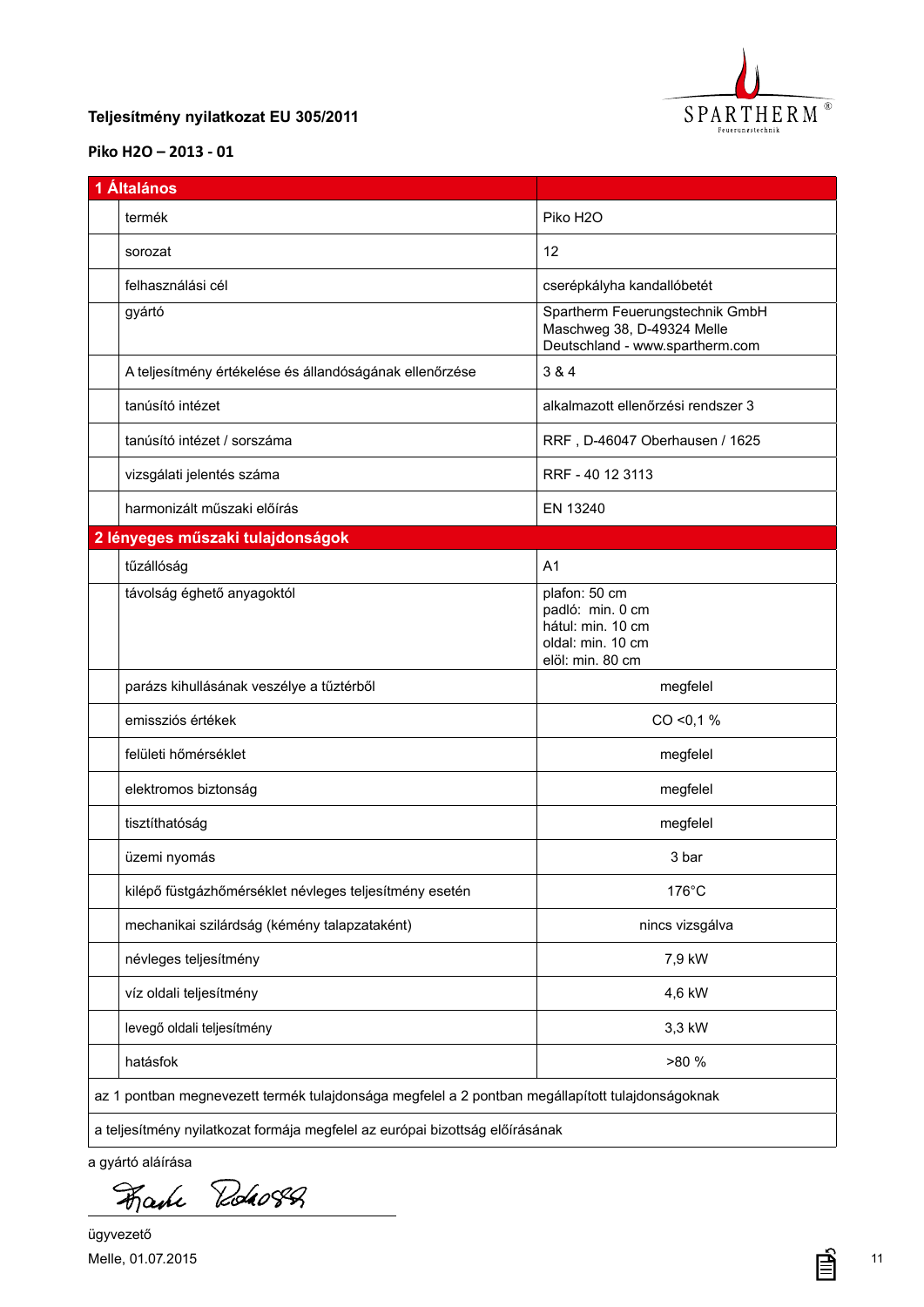

## <span id="page-11-0"></span>**HR deklaracija o učinkovitosti prema regulativi EU 305/2011**

## **[Piko H2O](DBF_Typ) – 2013 - 01**

| 1 općenito                                                                              |                                                                                                                         |  |  |
|-----------------------------------------------------------------------------------------|-------------------------------------------------------------------------------------------------------------------------|--|--|
| Proizvod                                                                                | Piko H <sub>2</sub> O                                                                                                   |  |  |
| serija                                                                                  | 12                                                                                                                      |  |  |
| namjena                                                                                 | kaljeva peć za kruta goriva                                                                                             |  |  |
| proizvođač                                                                              | Spartherm Feuerungstechnik GmbH<br>Maschweg 38, D-49324 Melle<br>Deutschland - www.spartherm.com                        |  |  |
| sustav za potvrđivanje stalnosti svojstava                                              | 3 & 4                                                                                                                   |  |  |
| OVLAŠTENI LABORATORIJ                                                                   | potvrđuje tip testa prema sustavu 3                                                                                     |  |  |
| ovlaštenii laboratorij / br.                                                            | RRF, D-46047 Oberhausen / 1625                                                                                          |  |  |
| testni izvještaj broj                                                                   | RRF - 40 12 3113                                                                                                        |  |  |
| usklađene tehničke specifikacije                                                        | EN 13240                                                                                                                |  |  |
| 2 ključne karakteristike                                                                |                                                                                                                         |  |  |
| reakcija na vatru/zapaljenje                                                            | A <sub>1</sub>                                                                                                          |  |  |
| udaljenost od zapaljivih materijala                                                     | strop: 50 cm<br>pod: min. 0 cm<br>stražnja strana: min. 10 cm<br>bočne strane: min. 10 cm<br>prednja strana: min. 80 cm |  |  |
| rizik od ispadanja zapaljenog goriva                                                    | ZADOVOLJAVA                                                                                                             |  |  |
| emisija produkata izgaranja                                                             | CO < 0.1 %                                                                                                              |  |  |
| površinska temperatura                                                                  | ZADOVOLJAVA                                                                                                             |  |  |
| električna sigurnost                                                                    | ZADOVOLJAVA                                                                                                             |  |  |
| MOGUĆNOST ČIŠĆENJA                                                                      | ZADOVOLJAVA                                                                                                             |  |  |
| radni tlak                                                                              | 3 bar                                                                                                                   |  |  |
| temperatura dimnjačkih plinova pri nominalnoj snazi                                     | 176°C                                                                                                                   |  |  |
| mehanička otpornost (mogućnost nošenja dimnjaka)                                        | neprovjeren                                                                                                             |  |  |
| Nominalna izlazna toplina                                                               | 7,9 kW                                                                                                                  |  |  |
| kapacitet zagrijavanja vode                                                             | 4,6 kW                                                                                                                  |  |  |
| kapacitet zagrijavanja prostora                                                         | 3,3 kW                                                                                                                  |  |  |
| učinkovitost                                                                            | >80 %                                                                                                                   |  |  |
| učinkovitost proizvoda označenog s 1 se podudara s karakteristikama deklariranim pod 2. |                                                                                                                         |  |  |
| dizajn ove deklaracije o učinkovitosti je sukladan s tehničkim odborima EU.             |                                                                                                                         |  |  |

potpisano u ime proizvođača

Roho82 Fake

glavni direktor Melle, 01.07.2015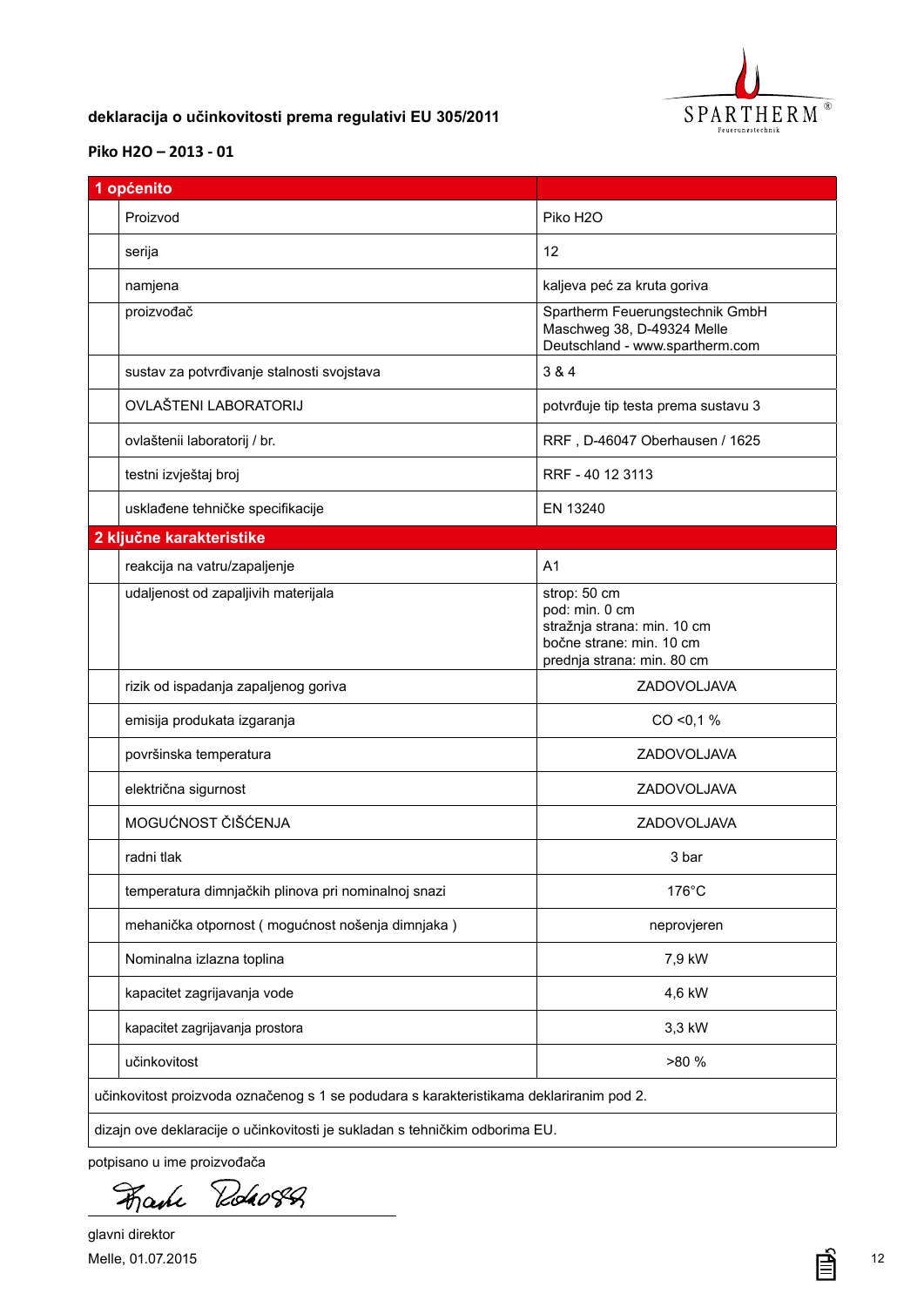

## <span id="page-12-0"></span>**PT Declaração de performance de acordo com o Regulamento UE 305/2011**

### **[Piko H2O](DBF_Typ) – 2013 - 01**

| 1 Geral                                                                                          |                                                                                                    |
|--------------------------------------------------------------------------------------------------|----------------------------------------------------------------------------------------------------|
| Produto                                                                                          | Piko H <sub>2</sub> O                                                                              |
| Série                                                                                            | 12                                                                                                 |
| Utilização pretendida                                                                            | forno de azulejos para combustíveis sólidos                                                        |
| Fabricante                                                                                       | Spartherm Feuerungstechnik GmbH<br>Maschweg 38, D-49324 Melle<br>Deutschland - www.spartherm.com   |
| Sistema de verificação da regularidade da performance                                            | 3 & 4                                                                                              |
| Centro de controlo notificado                                                                    | Confirma tipo de teste de acordo com sistema 3                                                     |
| Centro de controlo notificado / N.º                                                              | RRF, D-46047 Oberhausen / 1625                                                                     |
| Relatório de teste N.º                                                                           | RRF - 40 12 3113                                                                                   |
| Norma especificação técnica                                                                      | EN 13240                                                                                           |
| 2 Características essenciais                                                                     |                                                                                                    |
| Resistência ao fogo                                                                              | A <sub>1</sub>                                                                                     |
| Distância de segurança para materiais combustíveis                                               | Teto: 50 cm<br>Chão: min. 0 cm<br>Costas: min. 10 cm<br>Laterais: min. 10 cm<br>Frente: min. 80 cm |
| Risco de incêndio por queda de combustíveis                                                      | passou                                                                                             |
| Emissão de gases de combustão                                                                    | CO < 0.1 %                                                                                         |
| Temperatura da superfície                                                                        | passou                                                                                             |
| Segurança elétrica                                                                               | passou                                                                                             |
| Facilidade de limpeza                                                                            | passou                                                                                             |
| Pressão operacional                                                                              | 3 bar                                                                                              |
| Temperatura dos gases de combustão à potência nominal                                            | 176°C                                                                                              |
| Resistência mecânica para suportar uma chaminé/conduta                                           | não testado                                                                                        |
| Potência nominal                                                                                 | 7,9 kW                                                                                             |
| Capacidade de aquecimento de águas                                                               | 4,6 kW                                                                                             |
| Capacidade de aquecimento                                                                        | 3,3 kW                                                                                             |
| Eficiência                                                                                       | >80 %                                                                                              |
| A performance do produto identificado em (1) está conforme as características declaradas em (2). |                                                                                                    |

assinado em nome do fabricante

Roho8Q Fake

Diretor Melle, 01.07.2015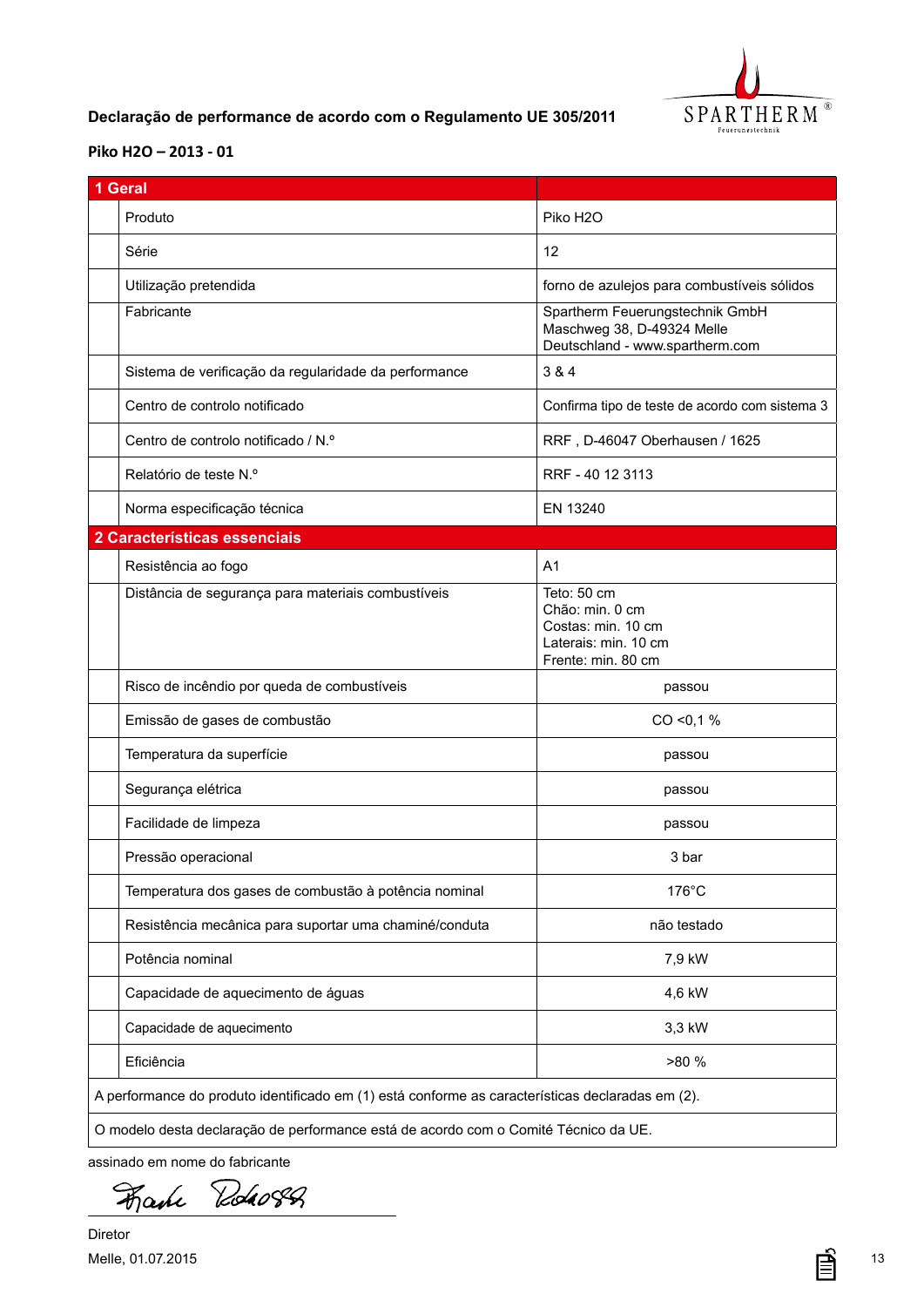

#### <span id="page-13-0"></span>**SE Prestanda deklaration EU 305/2011**

### **[Piko H2O](DBF_Typ) – 2013 - 01**

| <b>1 Generellt</b>                                                               |                                                                                                  |
|----------------------------------------------------------------------------------|--------------------------------------------------------------------------------------------------|
| Produkt                                                                          | Piko H <sub>2</sub> O                                                                            |
| Serie/modell                                                                     | 12                                                                                               |
| Använding                                                                        | Braskamin för fasta bränslen t.ex. Ved                                                           |
| Producent                                                                        | Spartherm Feuerungstechnik GmbH<br>Maschweg 38, D-49324 Melle<br>Deutschland - www.spartherm.com |
| Metod för att bedöma kontinuitet för produktens utsagda<br>prestanda             | 3 & 4                                                                                            |
| Testinstitut                                                                     | Godkänd test av System 3                                                                         |
| Testinstituts nr.                                                                | RRF, D-46047 Oberhausen / 1625                                                                   |
| Godkännandenummer                                                                | RRF - 40 12 3113                                                                                 |
| Harmoniserad teknisk specifikation                                               | EN 13240                                                                                         |
| <b>2 Huvudfunktioner</b>                                                         |                                                                                                  |
| reaktion vid brand                                                               | A <sub>1</sub>                                                                                   |
| Avstånd till brännbart material                                                  | Tak: 50 cm<br>Golv: min. 0 cm<br>Bakåt: min. 10 cm<br>Sida: min. 10 cm<br>Framför: min. 80 cm    |
| Brandrisk på grund av utfallande ved                                             | Uppfyllt                                                                                         |
| Emissioner vid förbränning                                                       | $CO < 0.1$ %                                                                                     |
| Yttemeratur                                                                      | Uppfyllt                                                                                         |
| Elsäkerhet                                                                       | Uppfyllt                                                                                         |
| Rengörningsmöjlighet                                                             | Uppfyllt                                                                                         |
| Arbetstryck                                                                      | 3 bar                                                                                            |
| Rökgastemperatur vid                                                             | 176°C                                                                                            |
| Hållfasthet (för att bära en skorsten)                                           | Inte tested                                                                                      |
| Nominell effekt                                                                  | 7,9 kW                                                                                           |
| Vatten effekt                                                                    | 4,6 kW                                                                                           |
| Effekt till rummet                                                               | 3,3 kW                                                                                           |
| Verkningsgrad                                                                    | >80 %                                                                                            |
| Produkten motsvarar den angivna prestandan som anges i avsnitt 2.                |                                                                                                  |
| Utförandet av prestandadeklarationen matchas med de tekniska kommittéer inom EU. |                                                                                                  |

Ansvarig Namnunderskrift

Roho82 Fake

Ansvarig Melle, 01.07.2015

亯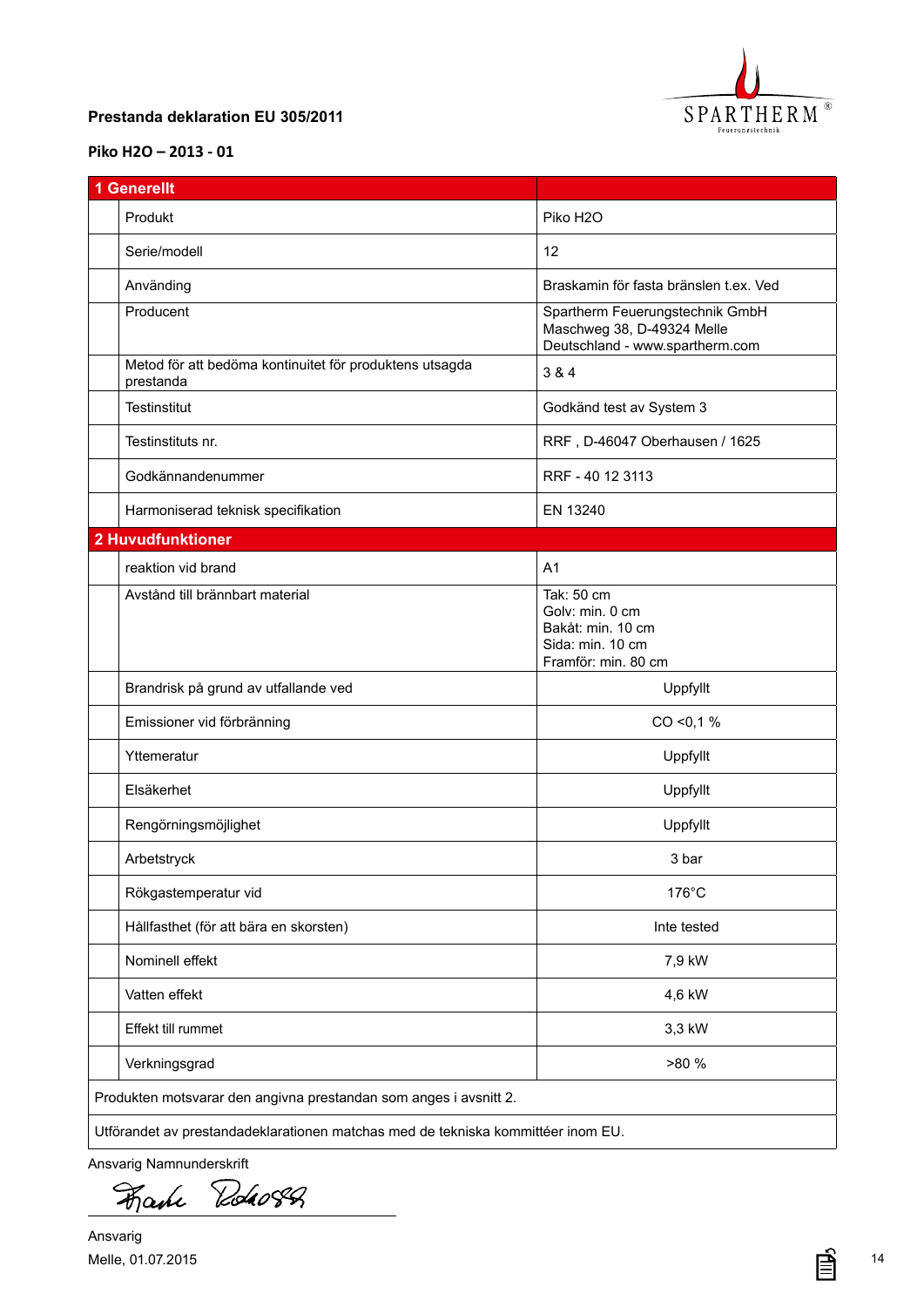

#### <span id="page-14-0"></span>**FI Suoritustasoilmoitus EU 305/2011**

#### **[Piko H2O](DBF_Typ) – 2013 - 01**

| 1 Yleistä                                                                     |                                                                                                      |
|-------------------------------------------------------------------------------|------------------------------------------------------------------------------------------------------|
| Tuote                                                                         | Piko H <sub>2</sub> O                                                                                |
| Sarja                                                                         | 12                                                                                                   |
| Käyttötarkoitus                                                               | Kaakeliuuni kiinteälle polttoaineelle                                                                |
| Valmistaja                                                                    | Spartherm Feuerungstechnik GmbH<br>Maschweg 38, D-49324 Melle<br>Deutschland - www.spartherm.com     |
| Suoritustason pysyvyyden arviointi- ja varmennusjärjestelmä                   | 3 & 4                                                                                                |
| Ilmoitetun laitoksen nimi                                                     | Vahvistaa testausjärjestelmän 3                                                                      |
| Ilmoitetun laitoksen nimi / nro.                                              | RRF, D-46047 Oberhausen / 1625                                                                       |
| Testiraportti nro.                                                            | RRF - 40 12 3113                                                                                     |
| Yhdenmukaistettu tekninen eritelmä                                            | EN 13240                                                                                             |
| 2 Perusominaisuuksien                                                         |                                                                                                      |
| Palo-ominaisuudet                                                             | A <sub>1</sub>                                                                                       |
| Suojaetäisyys palavaan materiaaliin                                           | Katto: 50 cm<br>Lattia: min. 0 cm<br>Takana: min. 10 cm<br>Sivulla: min. 10 cm<br>Etuosa: min. 80 cm |
| Ulosputoavan hiilloksen riski                                                 | Läpäissyt                                                                                            |
| Palamispäästöt                                                                | $CO < 0.1$ %                                                                                         |
| Pintalämpötila                                                                | Läpäissyt                                                                                            |
| Sähköturvallisuus                                                             | Läpäissyt                                                                                            |
| Puhdistusmahdollisuudet                                                       | Läpäissyt                                                                                            |
| Käyttöpaine                                                                   | 3 bar                                                                                                |
| Savukaasujen lämpötila nimellisteholla                                        | 176°C                                                                                                |
| Mekaaninen lujuus                                                             | Ei testattu                                                                                          |
| Nimellisteho                                                                  | 7,9 kW                                                                                               |
| Veden lämmitysteho                                                            | 4,6 kW                                                                                               |
| Tilan lämmitysteho                                                            | 3,3 kW                                                                                               |
| Hyötysuhde                                                                    | >80 %                                                                                                |
| Tuotteen suoritustaso osassa 1 on yhdenmukainen osan 2 ominaisuuksien kanssa. |                                                                                                      |
| Suoritustasoilmoitus on yhtenäinen EU:n teknisen viraston kanssa.             |                                                                                                      |

Valmistajan allekirjoittama

Roho82 Fake

Toimitusjohtaja Melle, 01.07.2015

亯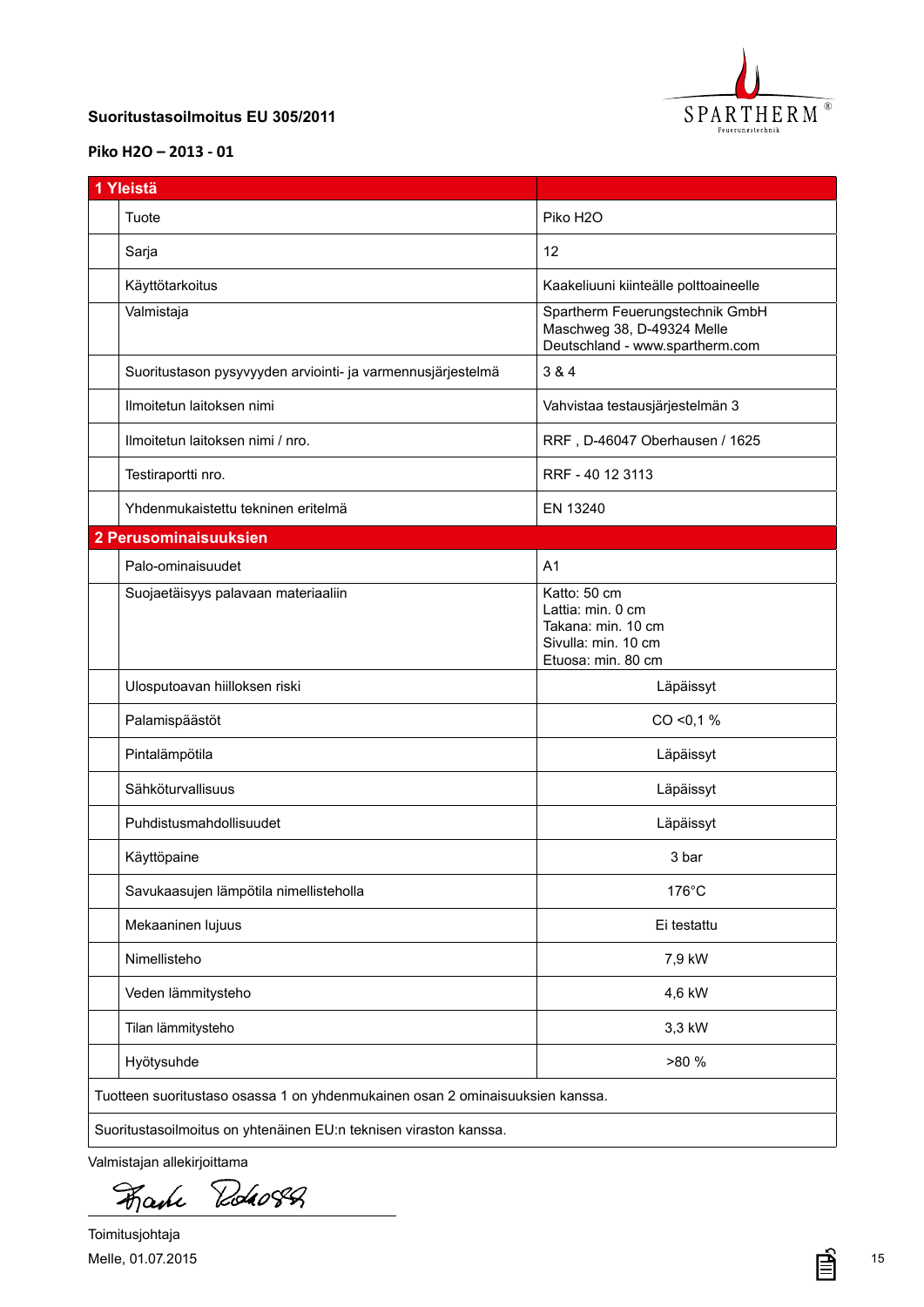

# <span id="page-15-0"></span>**BG Декларация за изпълнение съгласно Регламент EU 305/2011**

#### **[Piko H2O](DBF_Typ) – 2013 - 01**

| 1 Общо                                                                                                  |                                                                                                  |
|---------------------------------------------------------------------------------------------------------|--------------------------------------------------------------------------------------------------|
| Продукт                                                                                                 | Piko H <sub>2</sub> O                                                                            |
| Серия                                                                                                   | 12                                                                                               |
| Предназначение                                                                                          | Теракот котлон за твърдите горива                                                                |
| Производител                                                                                            | Spartherm Feuerungstechnik GmbH<br>Maschweg 38, D-49324 Melle<br>Deutschland - www.spartherm.com |
| Система(и) за проверка на константността на производителност                                            | 3 & 4                                                                                            |
| Нотифицирана лаборатория                                                                                | bestätigt Erstprüfung nach System 3                                                              |
| Нотифицирана лаборатория номер                                                                          | RRF, D-46047 Oberhausen / 1625                                                                   |
| Доклад за изпитване номер                                                                               | RRF - 40 12 3113                                                                                 |
| хармонизирана техническа спецификация                                                                   | EN 13240                                                                                         |
| 2 Основни характеристики                                                                                |                                                                                                  |
| Реакция на огън                                                                                         | A <sub>1</sub>                                                                                   |
| Разстояние до запалителни материали                                                                     | Таван: 50 cm<br>Под: min. 0 cm<br>Отзад: min. 10 cm<br>Страни: min. 10 cm<br>Отпред: min. 80 cm  |
| Риск от изгаряне на гориво                                                                              | Приет                                                                                            |
| Емисии на продукти от горенето                                                                          | CO < 0.1 %                                                                                       |
| Температура на повърхността                                                                             | Приет                                                                                            |
| Електрическа безопасност                                                                                | Приет                                                                                            |
| Възможност за почистване                                                                                | Приет                                                                                            |
| Оперативно налягане                                                                                     | 3 bar                                                                                            |
| Температура на газа при номинална топлинна мощност                                                      | $176^{\circ}$ C                                                                                  |
| механично съпротивление                                                                                 | Неизпитан                                                                                        |
| Номинална топлинна мощност                                                                              | 7,9 kW                                                                                           |
| Капацитет на водното отопление                                                                          | 4,6 kW                                                                                           |
| Капацитет на отоплението за стая                                                                        | 3,3 kW                                                                                           |
| Ефективност                                                                                             | >80 %                                                                                            |
| Изпълнението на продукт идентифициран като 1 е в съответствие с характеристиките идентифицирани като 2. |                                                                                                  |
| Декларацията за представянето е съгласно техническите комисии на ЕС.                                    |                                                                                                  |

Подписано от името на производителя

Roho82 Fake

Генерален мениджър Melle, 01.07.2015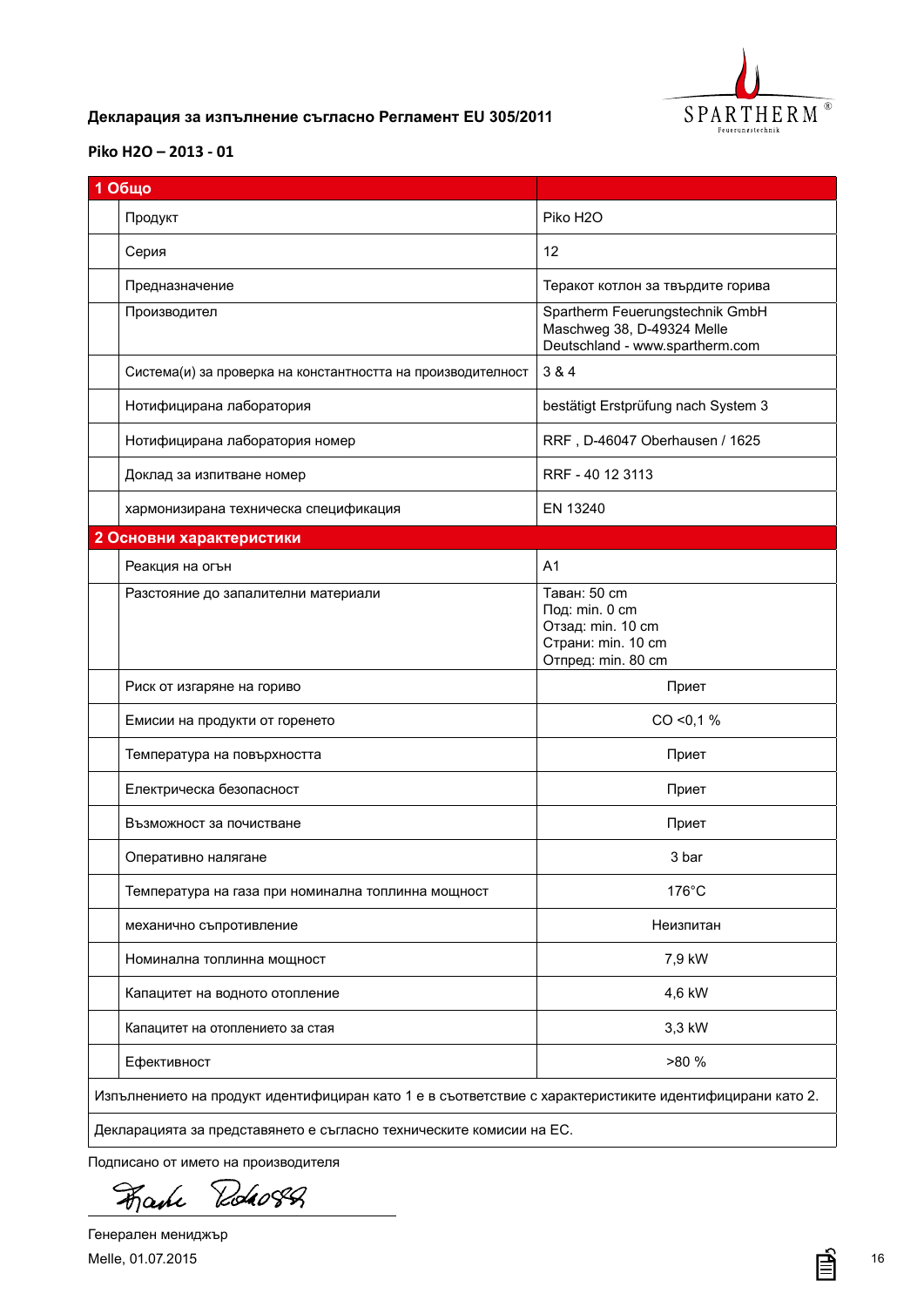

<span id="page-16-0"></span>**LV Darbības apraksts saskaņā ar ES (Eiropas savienības) priekšrakstu EU 305/2011**

#### **[Piko H2O](DBF_Typ) – 2013 - 01**

| 1 Vispārējas ziņas                                                           |                                                                                                           |
|------------------------------------------------------------------------------|-----------------------------------------------------------------------------------------------------------|
| produkts                                                                     | Piko H <sub>2</sub> O                                                                                     |
| sērija                                                                       | 12                                                                                                        |
| lietošanas mērķis                                                            | Krāsns cietajam kurināmam                                                                                 |
| ražotājs                                                                     | Spartherm Feuerungstechnik GmbH<br>Maschweg 38, D-49324 Melle<br>Deutschland - www.spartherm.com          |
| saskaņots tehniskais apraksts                                                | 3 & 4                                                                                                     |
| izmantotā pārbaudes laboratorija                                             | pārbaudīts pēc sistēmas 3                                                                                 |
| izmantotā laboratorija/Nr.                                                   | RRF, D-46047 Oberhausen / 1625                                                                            |
| pārbaudes ziņojuma Nr.                                                       | RRF - 40 12 3113                                                                                          |
| saskaņots tehniskais apraksts                                                | EN 13240                                                                                                  |
| 2 Būtiskas pazīmes                                                           |                                                                                                           |
| uguns noturība                                                               | A <sub>1</sub>                                                                                            |
| attālums līdz degošiem materiāliem                                           | griesti: 50 cm<br>grīda: min. 0 cm<br>aizmugure: min. 10 cm<br>sāni: min. 10 cm<br>priekšpuse: min. 80 cm |
| aizdegšanās risks no izkrituša kurināmā                                      | izpildīts                                                                                                 |
| degšanas produktu emisija                                                    | CO < 0.1 %                                                                                                |
| augšējās virsmas temperatūra                                                 | izpildīts                                                                                                 |
| elektrodrošība                                                               | izpildīts                                                                                                 |
| tīrīšanas iespējas                                                           | izpildīts                                                                                                 |
| ekspluatācijas spiediens                                                     | 3 bar                                                                                                     |
| izplūdes gāzu temperatūra pie dotās siltuma jaudas                           | $176^{\circ}$ C                                                                                           |
| mehāniskā stiprība (skursteņa noturēšanai)                                   | nepārbaudīts                                                                                              |
| nominālā siltuma jauda                                                       | 7,9 kW                                                                                                    |
| Ūdens sildīšanas jauda                                                       | 4,6 kW                                                                                                    |
| telpas sildīšanas jauda                                                      | 3,3 kW                                                                                                    |
| efektivitāte                                                                 | >80 %                                                                                                     |
| produkta lietderība saskaņā ar 1. punktu atbilst 2. punktā dotajām īpašībām. |                                                                                                           |
| Darbības apraksts saskaņots ar ES tehniskajām komitejām.                     |                                                                                                           |

izgatavotāja vārdā - paraksts

Roho82 Fake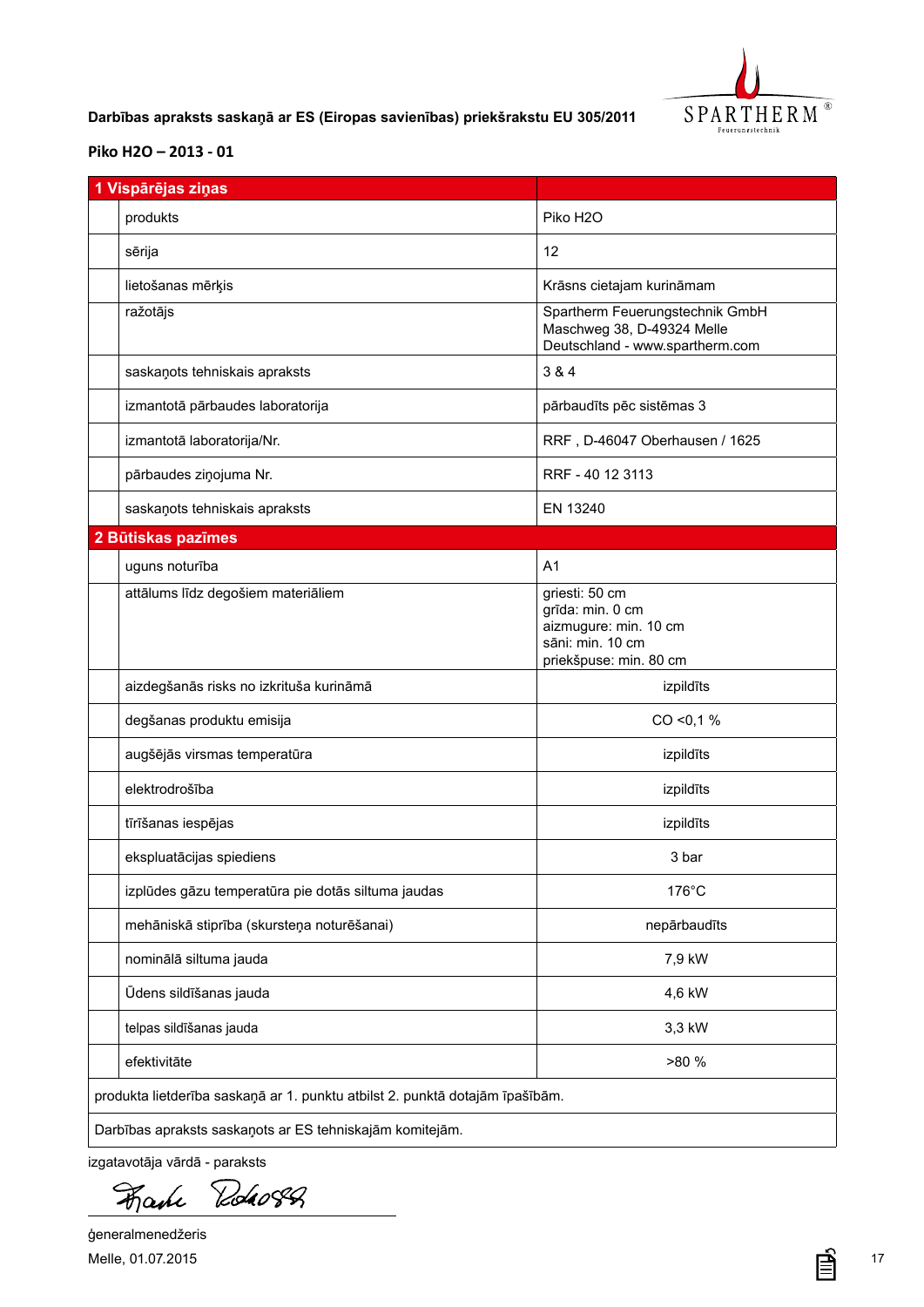

#### <span id="page-17-0"></span>**EE Vastavusdeklaratsioon EU 305/2011**

### **[Piko H2O](DBF_Typ) – 2013 - 01**

| 1 Üldine                                                                        |                                                                                                  |
|---------------------------------------------------------------------------------|--------------------------------------------------------------------------------------------------|
| toode                                                                           | Piko H <sub>2</sub> O                                                                            |
| seeria                                                                          | 12                                                                                               |
| kasutusotstarve                                                                 | kahhelahi tahkeküttele                                                                           |
| tootja                                                                          | Spartherm Feuerungstechnik GmbH<br>Maschweg 38, D-49324 Melle<br>Deutschland - www.spartherm.com |
| süsteemi (de) vastavus toimivates tingimustes                                   | 3 & 4                                                                                            |
| tunnustatud katselabor                                                          | vastab testi süsteemile 3                                                                        |
| tunnustatud katselabor / nr.                                                    | RRF, D-46047 Oberhausen / 1625                                                                   |
| raporti nr.                                                                     | RRF - 40 12 3113                                                                                 |
| ühtlustatud tehniline kirjeldus                                                 | EN 13240                                                                                         |
| 2 olulised näitajad                                                             |                                                                                                  |
| tuleohutus                                                                      | A <sub>1</sub>                                                                                   |
| ohutuskujad tuleohtlikute materjalideni                                         | laeni: 50 cm<br>põrand: min. 0 cm<br>taha: min. 10 cm<br>küljele: min. 10 cm<br>ette: min. 80 cm |
| tuleohu tõttu mittesobiv kütus                                                  | tuleohu tõttu mittesobiv kütus                                                                   |
| põlemisjäägid                                                                   | $CO < 0.1$ %                                                                                     |
| pinna temperatuur                                                               | tuleohu tõttu mittesobiv kütus                                                                   |
| elektriohutus                                                                   | tuleohu tõttu mittesobiv kütus                                                                   |
| puhastamine                                                                     | tuleohu tõttu mittesobiv kütus                                                                   |
| rõhk                                                                            | 3 bar                                                                                            |
| põlemisgaasi temperatuur keskmisel põlemisrezhiimil                             | 176°C                                                                                            |
| kandevõime (korstna, salvesti)                                                  | pole testitud                                                                                    |
| keskmine võimsus                                                                | 7,9 kW                                                                                           |
| veekütte võimsus                                                                | 4,6 kW                                                                                           |
| ruumikütte võimsus                                                              | 3,3 kW                                                                                           |
| kasutegur                                                                       | >80 %                                                                                            |
| toote toimivus 1 vastab deklareeritud toimivusele vastavalt 2. jaos äratoodule. |                                                                                                  |
| Vastavusdeklaratsioon vastab EU tehnilise komitee nõuetele.                     |                                                                                                  |

tootja poolt kinnitatud

Faile Robert

Juhataja Melle, 01.07.2015

亯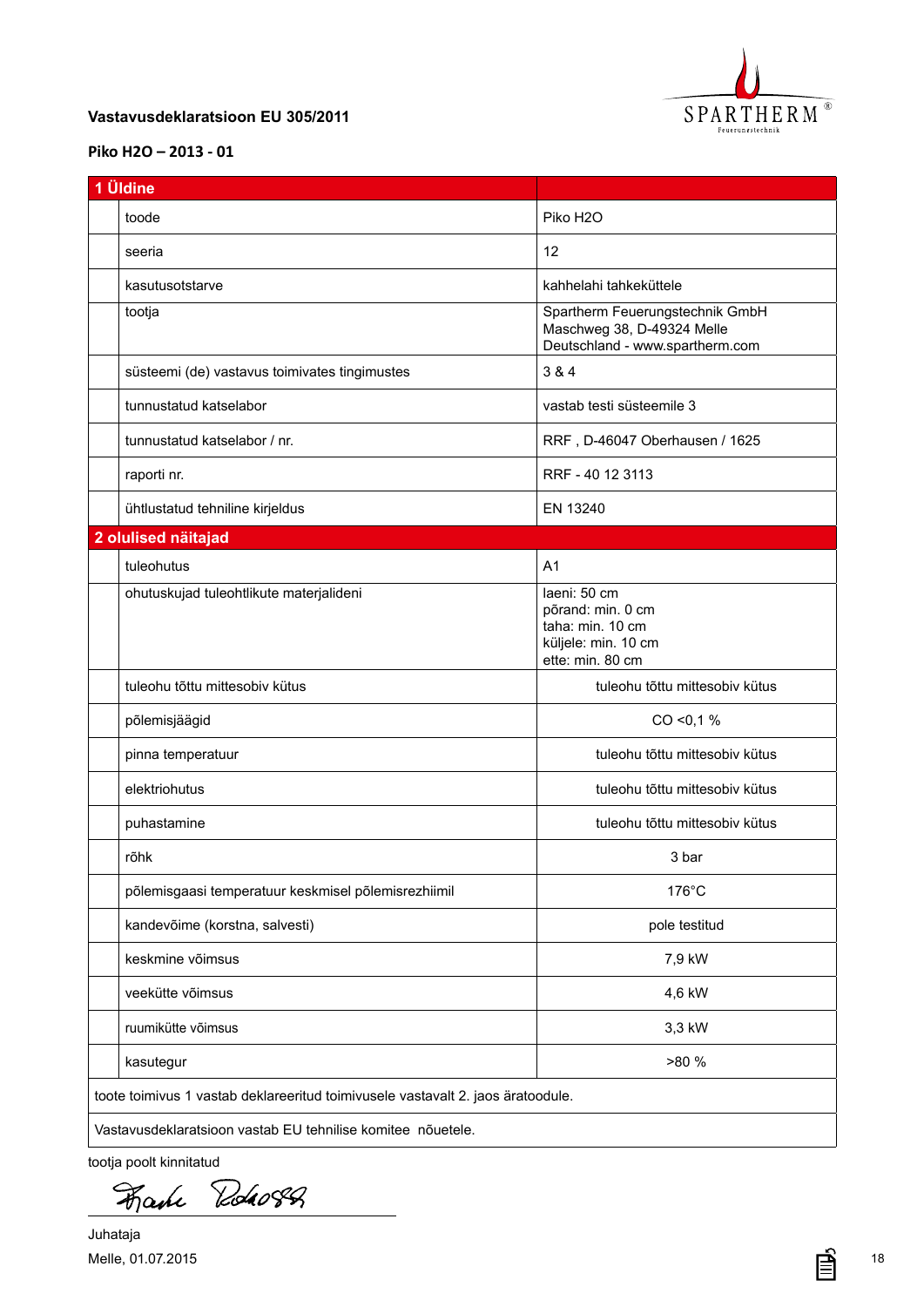

## <span id="page-18-0"></span>**ES Declaración de prestaciones acorde con el reglamento EU 305/ 2011**

#### **[Piko H2O](DBF_Typ) – 2013 - 01**

| <b>General</b>                                                                                |                                                                                                                           |
|-----------------------------------------------------------------------------------------------|---------------------------------------------------------------------------------------------------------------------------|
| Producto                                                                                      | Piko H <sub>2</sub> O                                                                                                     |
| Serie                                                                                         | 12                                                                                                                        |
| Modo de empleo                                                                                | Estufa para combustibles sólidos                                                                                          |
| Fabricante                                                                                    | Spartherm Feuerungstechnik GmbH<br>Maschweg 38, D-49324 Melle<br>Deutschland - www.spartherm.com                          |
| sistema (s) de evaluación y verificación de la constancia de las<br>prestaciones del producto | 3 & 4                                                                                                                     |
| Laboratorio designado                                                                         | notifica la evaluación acorde al sistema de<br>ensayo 3.                                                                  |
| No. Laboratorio designado                                                                     | RRF, D-46047 Oberhausen / 1625                                                                                            |
| No. de reporte de test                                                                        | RRF - 40 12 3113                                                                                                          |
| Especificación técnica armonizada                                                             | EN 13240                                                                                                                  |
| 2 Características esenciales                                                                  |                                                                                                                           |
| Reacción al fuego                                                                             | A <sub>1</sub>                                                                                                            |
| Distancia, min. a materiales combustibles                                                     | techo: 50 cm<br>suelo: min. 0 cm<br>parte posterior: min. 10 cm<br>a los lados: min. 10 cm<br>parte delantera: min. 80 cm |
| Peligro vuelco combustible                                                                    | conforme                                                                                                                  |
| Emisión productos de la combustión                                                            | CO < 0.1 %                                                                                                                |
| Temperatura de la superficie                                                                  | erfüllt                                                                                                                   |
| seguridad eléctrica                                                                           | erfüllt                                                                                                                   |
| Capacidad de limpieza                                                                         | erfüllt                                                                                                                   |
| Presión de trabajo                                                                            | 3 bar                                                                                                                     |
| Temperatura de los humos                                                                      | 176°C                                                                                                                     |
| Resistencia mecánica (Cap. de soportar una chimenea)                                          | ungeprüft                                                                                                                 |
| Potencia térmica nominal                                                                      | 7,9 kW                                                                                                                    |
| Potencia térmica al fluido                                                                    | 4,6 kW                                                                                                                    |
| potencia calorífica                                                                           | 3,3 kW                                                                                                                    |
| Rendimiento térmico                                                                           | >80 %                                                                                                                     |
|                                                                                               |                                                                                                                           |

Firma en nombre del fabricante

Roho8Q Fake

Director ejecutivo Melle, 01.07.2015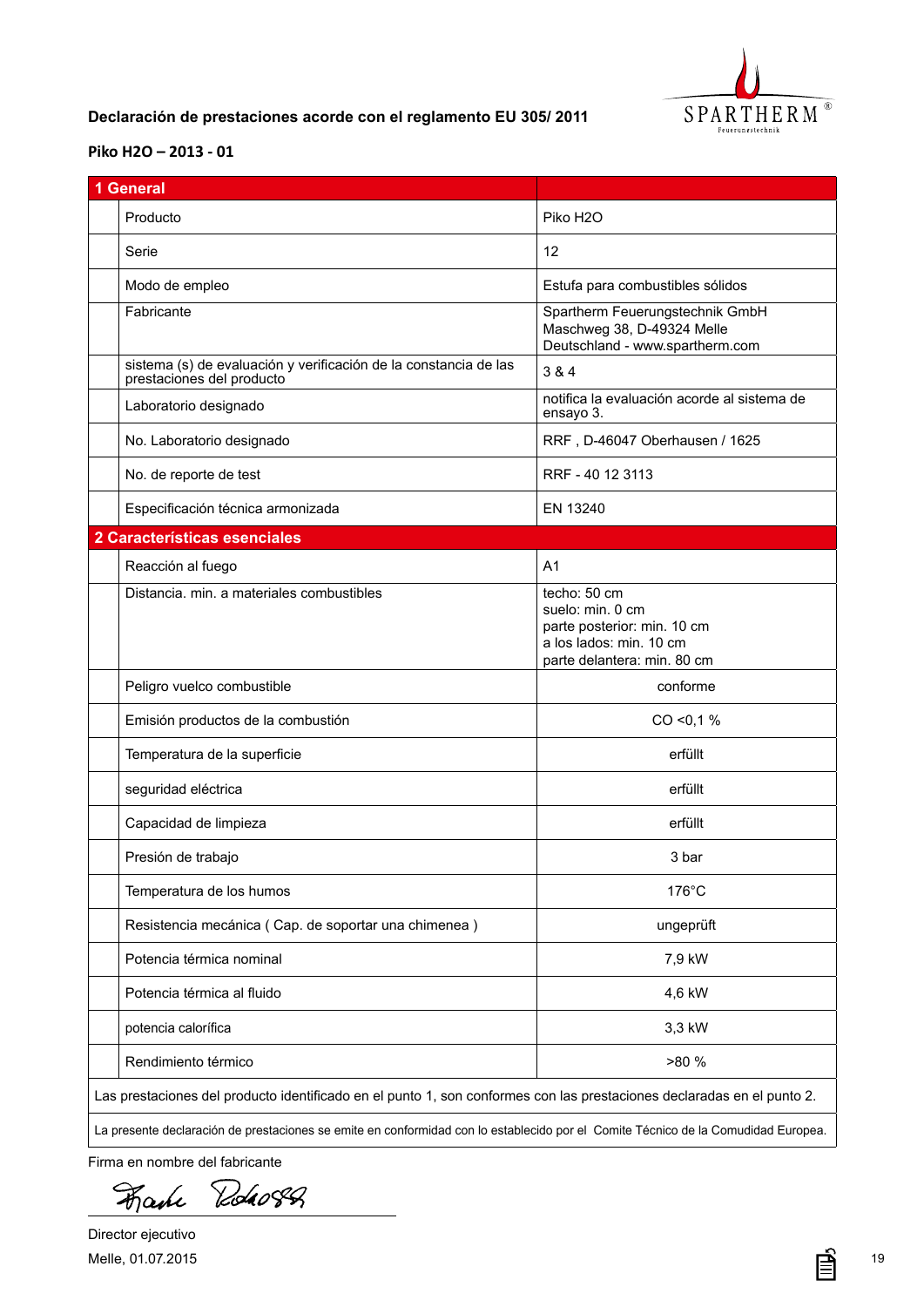

## <span id="page-19-0"></span>**GR Δήλωση Απόδοσης σύμφωνα με τον Κανονισμό EU 305/2011**

#### **[Piko H2O](DBF_Typ) – 2013 - 01**

| 1 Γενικά                                                                                              |                                                                                                            |
|-------------------------------------------------------------------------------------------------------|------------------------------------------------------------------------------------------------------------|
| Προϊόν                                                                                                | Piko H <sub>2</sub> O                                                                                      |
| Σειρά                                                                                                 | 12                                                                                                         |
| Προοριζόμενη χρήση                                                                                    | σόμπα με κεραμικά στερεών καυσίμων                                                                         |
| κατασκευαστής                                                                                         | Spartherm Feuerungstechnik GmbH<br>Maschweg 38, D-49324 Melle<br>Deutschland - www.spartherm.com           |
| Σύστημα(τα) για επαλήθευση σταθερότητας της απόδοσης                                                  | 3 & 4                                                                                                      |
| επίσημο εργαστήριο                                                                                    | επιβεβαιώνει τον τύπο της δοκιμής σύμφωνα<br>με την επίσημη διαδικασία3                                    |
| επίσημο εργαστήριο / Νο                                                                               | RRF, D-46047 Oberhausen / 1625                                                                             |
| αναφορά δοκιμής Νο                                                                                    | RRF - 40 12 3113                                                                                           |
| εναρμονισμένες τεχνικές προδιαγραφές                                                                  | EN 13240                                                                                                   |
| 2 Βασικά χαρακτηριστικά                                                                               |                                                                                                            |
| αντίδραση στην φωτιά                                                                                  | A <sub>1</sub>                                                                                             |
| απόσταση από εύφλεκτα υλικά                                                                           | οροφή: 50 cm<br>πάτωμα: min. 0 cm<br>όπίσθιος: min. 10 cm<br>πλευρές: min. 10 cm<br>μπροστινός: min. 80 cm |
| κίνδυνος πτώσης έξω καιόμενου καυσίμου                                                                | εγκρίθηκε                                                                                                  |
| εκπομπή από εύφλεκτα προϊόντα                                                                         | CO < 0.1 %                                                                                                 |
| θερμοκρασία επιφάνειας                                                                                | εγκρίθηκε                                                                                                  |
| ηλεκτρική ασφάλεια                                                                                    | εγκρίθηκε                                                                                                  |
| ικανότητα καθαρισμού                                                                                  | εγκρίθηκε                                                                                                  |
| πίεση λειτουργίας                                                                                     | 3 bar                                                                                                      |
| θερμοκρασία καυσαερίων στην ονομαστική ισχύς                                                          | $176^{\circ}$ C                                                                                            |
| μηχανική αντοχή για να αντέξει μια καμινάδα                                                           | ανεξέλεγκτος                                                                                               |
| ονομαστική θερμική ισχύς                                                                              | 7,9 kW                                                                                                     |
| ικανότητα θέρμανσης νερού                                                                             | 4,6 kW                                                                                                     |
| θερμαντική ικανότητα χώρου                                                                            | 3,3 kW                                                                                                     |
| αποδοτικότητα                                                                                         | >80 %                                                                                                      |
| Η επίδοση του προϊόντος που βρίσκεται στο 1 είναι σύμφωνη με τα χαρακτηριστικά που αναφέρονται στο 2. |                                                                                                            |
| Ο σχεδιασμός αυτής της Δήλωσης Απόδοσης είναι σύμφωνος με τις τεχνικές επιτροπές.                     |                                                                                                            |

υπογεγραμμένο εκ μέρους του κατασκευαστή

Roho8Q Fake

≣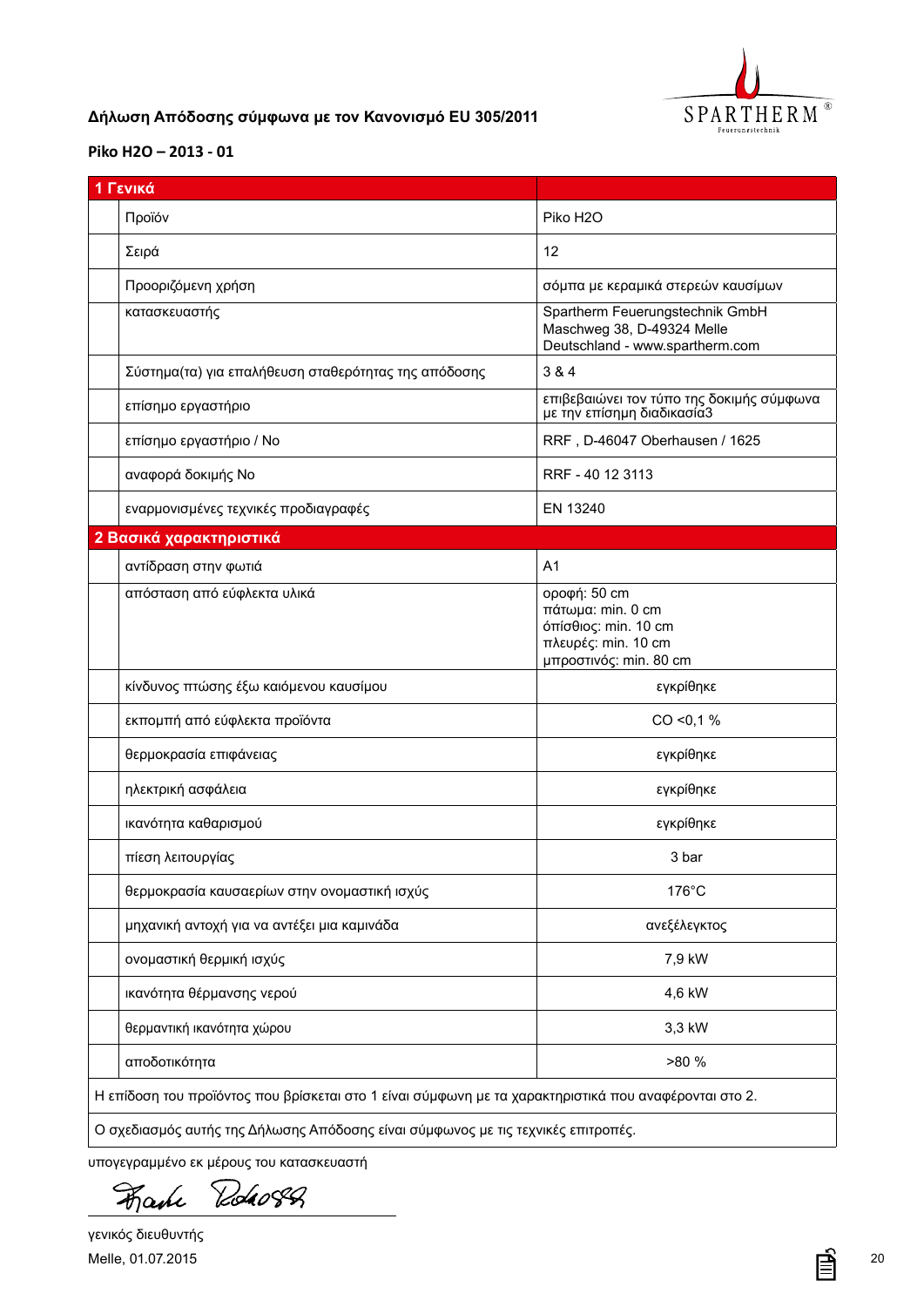

## <span id="page-20-0"></span>**LT Atitikties deklaracija pagal Europos Sąjungos reikalavimus EU 305/2011**

#### **[Piko H2O](DBF_Typ) – 2013 - 01**

| Produktas<br>Piko H <sub>2</sub> O<br>12<br>Serija<br>Paskirtis<br>Gamintojas<br>3 & 4<br>Eksploatacinių savybių pastovumo patikros Sistema<br>Laboratorija<br>Laboratorijos Nr.<br>Bandymo protokolo Nr.<br>Suderinta techninė specifikacija<br>EN 13240<br>2 Pagrindinės charakteristikos<br>Degimo procesas<br>A <sub>1</sub><br>Atstumas iki degių medžiagų<br>Gaisro pavojus dėl iškritusio kuro<br>Degimo produktų emisijos<br>Paviršiaus temperatūra<br>Apsauga nuo el. srovés<br>Valymas<br>Darbinis slėgis<br>Degimo produktų temperatūra prie min. galingumo | Koklinė krosnis kietu kuru<br>Spartherm Feuerungstechnik GmbH<br>Maschweg 38, D-49324 Melle<br>Deutschland - www.spartherm.com<br>Pirminis testas pagal sistemą 3<br>RRF, D-46047 Oberhausen / 1625<br>RRF - 40 12 3113<br>iki Lubų: 50 cm<br>Grindys: min. 0 cm<br>Iš Galo: min. 10 cm |
|------------------------------------------------------------------------------------------------------------------------------------------------------------------------------------------------------------------------------------------------------------------------------------------------------------------------------------------------------------------------------------------------------------------------------------------------------------------------------------------------------------------------------------------------------------------------|-----------------------------------------------------------------------------------------------------------------------------------------------------------------------------------------------------------------------------------------------------------------------------------------|
|                                                                                                                                                                                                                                                                                                                                                                                                                                                                                                                                                                        |                                                                                                                                                                                                                                                                                         |
|                                                                                                                                                                                                                                                                                                                                                                                                                                                                                                                                                                        |                                                                                                                                                                                                                                                                                         |
|                                                                                                                                                                                                                                                                                                                                                                                                                                                                                                                                                                        |                                                                                                                                                                                                                                                                                         |
|                                                                                                                                                                                                                                                                                                                                                                                                                                                                                                                                                                        |                                                                                                                                                                                                                                                                                         |
|                                                                                                                                                                                                                                                                                                                                                                                                                                                                                                                                                                        |                                                                                                                                                                                                                                                                                         |
|                                                                                                                                                                                                                                                                                                                                                                                                                                                                                                                                                                        |                                                                                                                                                                                                                                                                                         |
|                                                                                                                                                                                                                                                                                                                                                                                                                                                                                                                                                                        |                                                                                                                                                                                                                                                                                         |
|                                                                                                                                                                                                                                                                                                                                                                                                                                                                                                                                                                        |                                                                                                                                                                                                                                                                                         |
|                                                                                                                                                                                                                                                                                                                                                                                                                                                                                                                                                                        |                                                                                                                                                                                                                                                                                         |
|                                                                                                                                                                                                                                                                                                                                                                                                                                                                                                                                                                        |                                                                                                                                                                                                                                                                                         |
|                                                                                                                                                                                                                                                                                                                                                                                                                                                                                                                                                                        |                                                                                                                                                                                                                                                                                         |
|                                                                                                                                                                                                                                                                                                                                                                                                                                                                                                                                                                        | Iš Šonų: min. 10 cm<br>Iš Priekio: min. 80 cm                                                                                                                                                                                                                                           |
|                                                                                                                                                                                                                                                                                                                                                                                                                                                                                                                                                                        | Vykdoma                                                                                                                                                                                                                                                                                 |
|                                                                                                                                                                                                                                                                                                                                                                                                                                                                                                                                                                        | CO < 0.1 %                                                                                                                                                                                                                                                                              |
|                                                                                                                                                                                                                                                                                                                                                                                                                                                                                                                                                                        | Vykdoma                                                                                                                                                                                                                                                                                 |
|                                                                                                                                                                                                                                                                                                                                                                                                                                                                                                                                                                        | Vykdoma                                                                                                                                                                                                                                                                                 |
|                                                                                                                                                                                                                                                                                                                                                                                                                                                                                                                                                                        | Vykdoma                                                                                                                                                                                                                                                                                 |
|                                                                                                                                                                                                                                                                                                                                                                                                                                                                                                                                                                        | 3 bar                                                                                                                                                                                                                                                                                   |
|                                                                                                                                                                                                                                                                                                                                                                                                                                                                                                                                                                        | 176°C                                                                                                                                                                                                                                                                                   |
| Mechaninis atsparumas (dūmtraukio apkrovai)                                                                                                                                                                                                                                                                                                                                                                                                                                                                                                                            | Netikrinta                                                                                                                                                                                                                                                                              |
| Nominalus galingumas                                                                                                                                                                                                                                                                                                                                                                                                                                                                                                                                                   | 7,9 kW                                                                                                                                                                                                                                                                                  |
| Galingumas vandeniui pašildyti                                                                                                                                                                                                                                                                                                                                                                                                                                                                                                                                         |                                                                                                                                                                                                                                                                                         |
| Galingumas patalpai pašildyti                                                                                                                                                                                                                                                                                                                                                                                                                                                                                                                                          | 4,6 kW                                                                                                                                                                                                                                                                                  |
| Efektyvumas                                                                                                                                                                                                                                                                                                                                                                                                                                                                                                                                                            | 3,3 kW                                                                                                                                                                                                                                                                                  |
| Galingumas pagal 1 atitinka pagal pateiktus galingumus pagal 2.                                                                                                                                                                                                                                                                                                                                                                                                                                                                                                        | >80 %                                                                                                                                                                                                                                                                                   |

Pasirašyta Gamintojo vardu

Roho82 Fake

Generalinis Direktorius Melle, 01.07.2015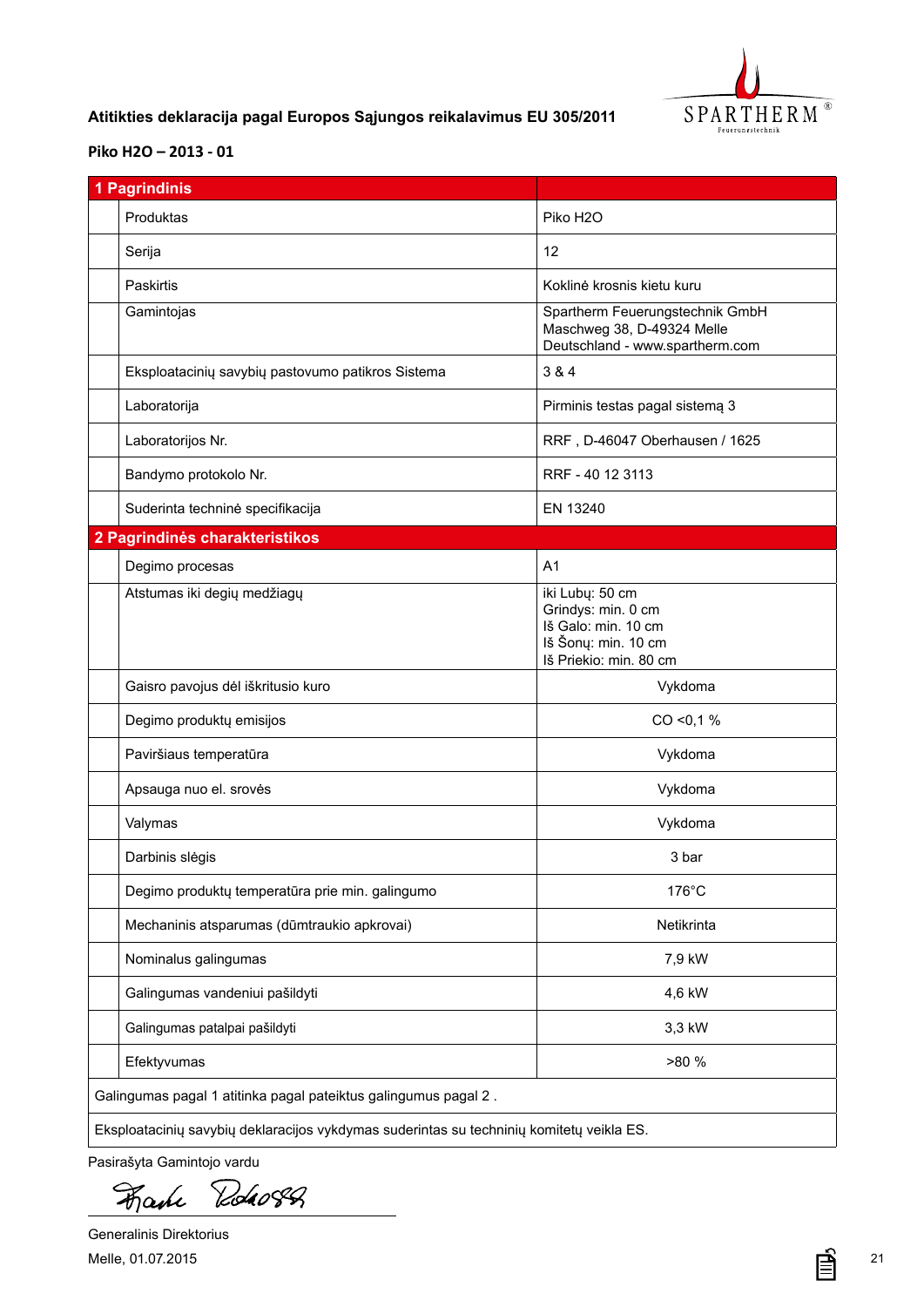

## <span id="page-21-0"></span>**CZ Prohlášení o vlastnostech dle vyhlášky EU (Evropská Unie) EU 305/2011**

### **[Piko H2O](DBF_Typ) – 2013 - 01**

| 1 Obecné                                                                         |                                                                                                               |
|----------------------------------------------------------------------------------|---------------------------------------------------------------------------------------------------------------|
| Výrobek                                                                          | Piko H <sub>2</sub> O                                                                                         |
| řada                                                                             | 12                                                                                                            |
| účel použití                                                                     | krbová kamna pro spalování tuhých paliv                                                                       |
| výrobce                                                                          | Spartherm Feuerungstechnik GmbH<br>Maschweg 38, D-49324 Melle<br>Deutschland - www.spartherm.com              |
| systém pro hodnocení stálosti výkonu                                             | 3 & 4                                                                                                         |
| ohlášená zkušebna                                                                | potvrzená typová zkouška dle systému 3                                                                        |
| ohlášená zkušebna/ číslo                                                         | RRF, D-46047 Oberhausen / 1625                                                                                |
| číslo zkušebního protokolu                                                       | RRF - 40 12 3113                                                                                              |
| harmonizované technické specifikace                                              | EN 13240                                                                                                      |
| 2 Základní charakteristiky                                                       |                                                                                                               |
| reakce na oheň                                                                   | A <sub>1</sub>                                                                                                |
| vzdálenost od hořlavých materiálů                                                | strop: 50 cm<br>podlaha: min. 0 cm<br>zadní část: min. 10 cm<br>strany: min. 10 cm<br>přední část: min. 80 cm |
| nebezpečí vzniku požáru v důsledku vypadení paliva                               | splňuje                                                                                                       |
| Emise produkce spalování                                                         | CO < 0.1 %                                                                                                    |
| povrchová teplota                                                                | splňuje                                                                                                       |
| elektrická bezpečnost                                                            | splňuje                                                                                                       |
| čistitelnost                                                                     | splňuje                                                                                                       |
| provozní tlak                                                                    | 3 bar                                                                                                         |
| teplota spalin při jmenovitém tepelném výkonu                                    | 176°C                                                                                                         |
| mechanická odolnost (pro nesení komína)                                          | netestováno                                                                                                   |
| jmenovitý tepelný výkon                                                          | 7,9 kW                                                                                                        |
| výkon do vody                                                                    | 4,6 kW                                                                                                        |
| teplovzdušný výkon                                                               | 3,3 kW                                                                                                        |
| účinnost                                                                         | >80 %                                                                                                         |
| Výkon výrobku uvdeného v bodě 1 je v souladu s vlastnostmi uvedenými v bodě 2.   |                                                                                                               |
| Obsah tohoto prohlášení o vlastnostech je v souladu s technickým ustanovením EU. |                                                                                                               |

podepsán jménem výrobce

Roho82 Fake

Hlavní manažer Melle, 01.07.2015